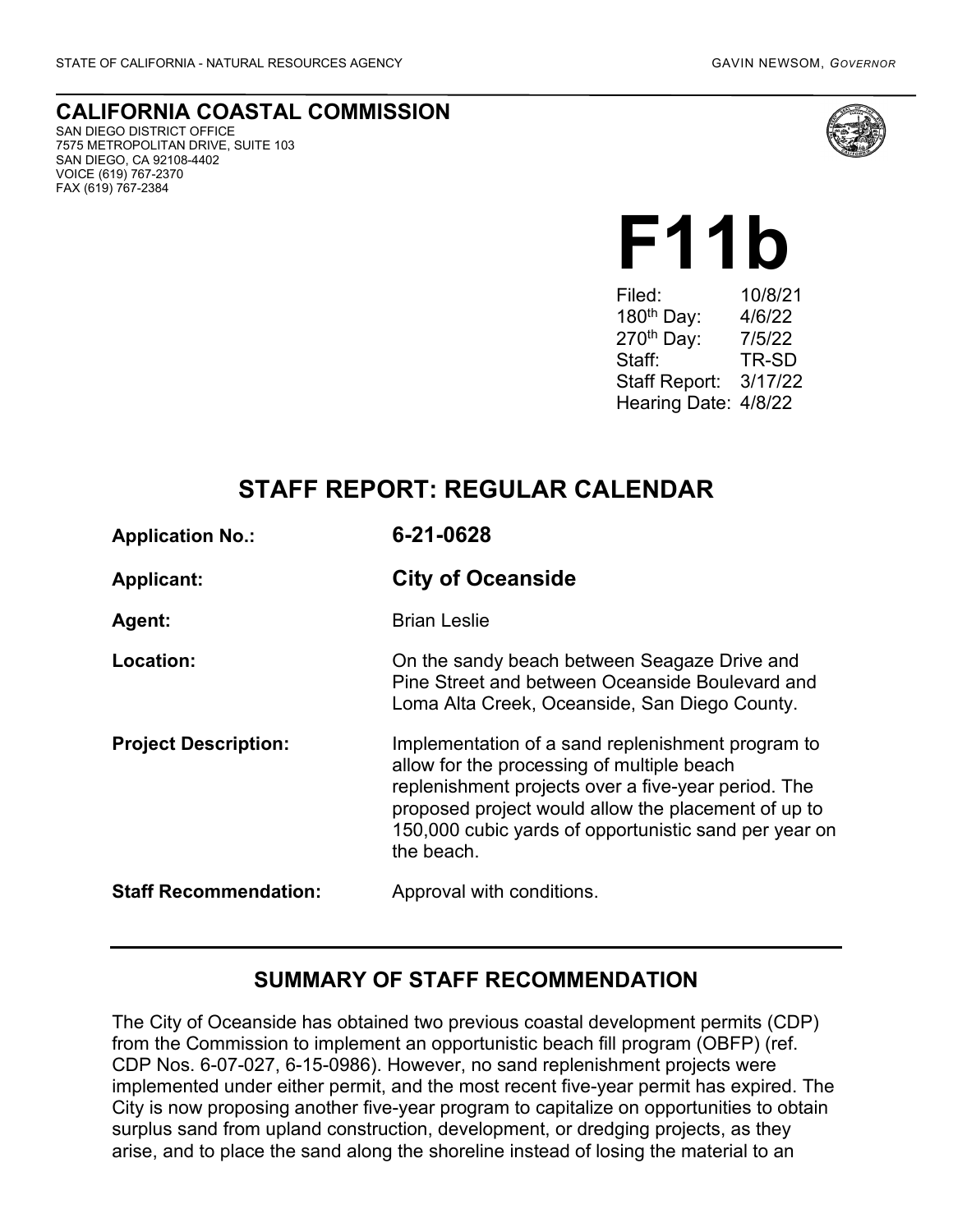inland disposal site. The subject permit is intended to expedite implementation of beach sand replenishment projects by establishing a set of detailed criteria and parameters under which future projects would be evaluated. If a project meets the criteria and can be found by the Executive Director to be consistent with the permit, sand placement will be allowed to proceed without additional approval from the Commission. Projects which do not meet the standards of the program or projects that raise any additional potential for impacts to coastal resources will require further review and approval by the Commission through a separate CDP or amendment. The project criteria are detailed in the Project Notification Report Template (ref. [Exhibit No. 5\)](https://documents.coastal.ca.gov/reports/2022/4/F11b/F11b-4-2022-exhibits.pdf). **Special Condition 1** requires the City to submit a Final Project Notification Report for Executive Director review and approval for each sand placement effort consistent with the proposed framework.

The primary coastal issues involved with the proposal are potential impacts to public beach access and surfing resources, potential impacts to biological resources located both nearshore and on the sandy beach, and increased turbidity affecting water quality and recreation. The Project Notification Report includes parameters for maximum sand placement volumes during the five-year permit term, sand placement methods, seasonal restrictions on sand placement, physical and chemical sand characteristics, trash and debris management, transport and traffic management, water quality best management practices, and public notification to minimize adverse impacts. The Project Notification Report further details the pre-, during, and post-construction monitoring requirements for each beach replenishment project, including monitoring for surfing, turbidity, sand grain size and sand contaminants, traffic, and trash and debris.

Because the receiver sites are not adjacent to significant nearshore habitat resources, and sand placement activities will be prohibited during grunion spawning and bird nesting seasons, no adverse impacts to biological resources are anticipated. The seasonal limitations also ensure that beach placement activities will occur outside of the peak summer season, avoiding impacts to public access and recreation. Additionally, the proposed surf monitoring will provide information about potential surf impacts associated with sand placement that can be used to modify future placement activities, if necessary. Finally, as proposed, the project adequately addresses water quality concerns associated with re-use of sand material on City beaches and the construction process.

**Special Condition 2** restricts this permit to the placement of sand on the designated receiver beaches and that if the sand is sourced from within the Coastal Zone for other types of projects, a separate CDP or amendment will be required. **Special Condition 3** authorizes the beach replenishment program for a period of five years from approval of this permit (April 2022 through April 2027).

**Special Condition 4** identifies annual and five-year program term sand volume limits. This CDP also provides a methodology for the City and the Commission to track and monitor all of the various beach replenishment projects that occur in the City over the next five years. In addition, the maximum placement limits that have been proposed for the City's beaches over the five-year permit term will further lower the potential for impacts from beach replenishment projects. As conditioned, if monitoring shows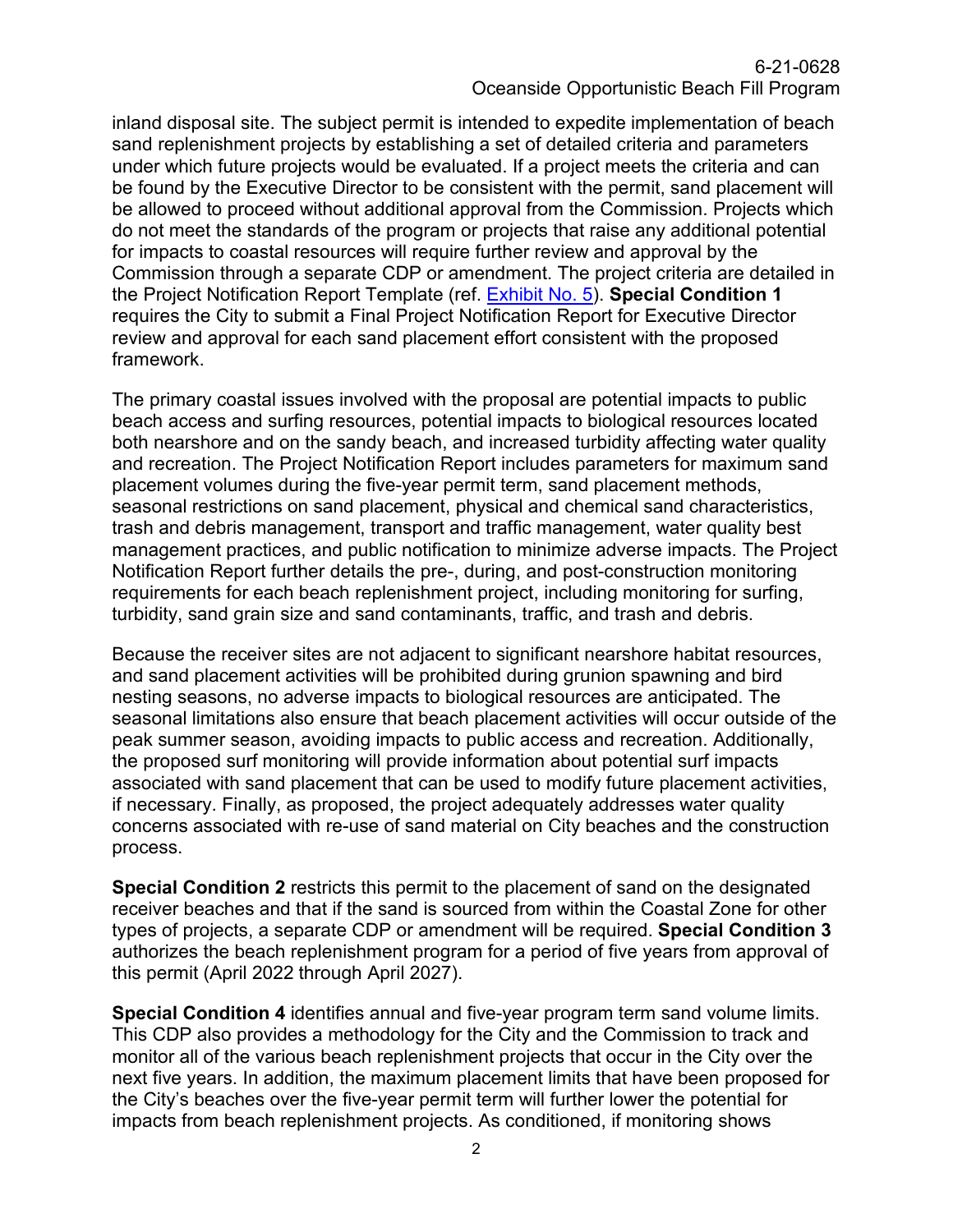adverse impacts or if maximum placement limits are proposed to be exceeded, an amendment to this permit will be required that may include more intensive monitoring requirements.

Because there is an inherent risk from the project to development along the shoreline **Special Condition No. 5** requires the applicant to assume all risk of developing in a location that is subject to coastal hazards.

The proposed beach nourishment program is consistent with and implements many of the recommendations of the Commission's Sea Level Rise Policy Guidance documents  $(SLR)$  Guidelines, 20[1](#page-2-0)5, 2018)<sup>1</sup>. Sea level rise will result in changes to sand availability on California beaches. Higher water levels and changing precipitation patterns could change erosion and deposition patterns. Loss of sand is likely to worsen beach erosion, and possibly increase the need for beach nourishment and decrease the effectiveness of beach nourishment if sand is quickly washed away after being placed. Beach nourishment is a "soft" armoring solution that can help protect a coastline from coastal hazards without the need for a permanent shoreline protective device. The Commission's SLR Guidelines recommend that local jurisdictions establish beach nourishment programs and protocols. The subject beach nourishment program includes many of the suggested protocols, including criteria for design, construction and management of the nourishment area, sand compatibility specifications, seasonal restrictions, and identification of environmentally preferred locations for deposits. The SLR Guidance suggests that the Commission produce additional guidance documents related to beach nourishment. The monitoring results of the proposed program will further the Commission's understanding of beach nourishment projects and be useful in refining future beach nourishment programs throughout the state.

The project has been designed and conditioned to avoid impacts to sensitive habitat, public access and recreation, and as conditioned, no adverse impacts to coastal resources are anticipated.

Commission staff recommends **approval** of coastal development permit 6-21-0628 as conditioned.

<span id="page-2-0"></span><sup>1</sup> Available at https://www.coastal.ca.gov/climate/slr/.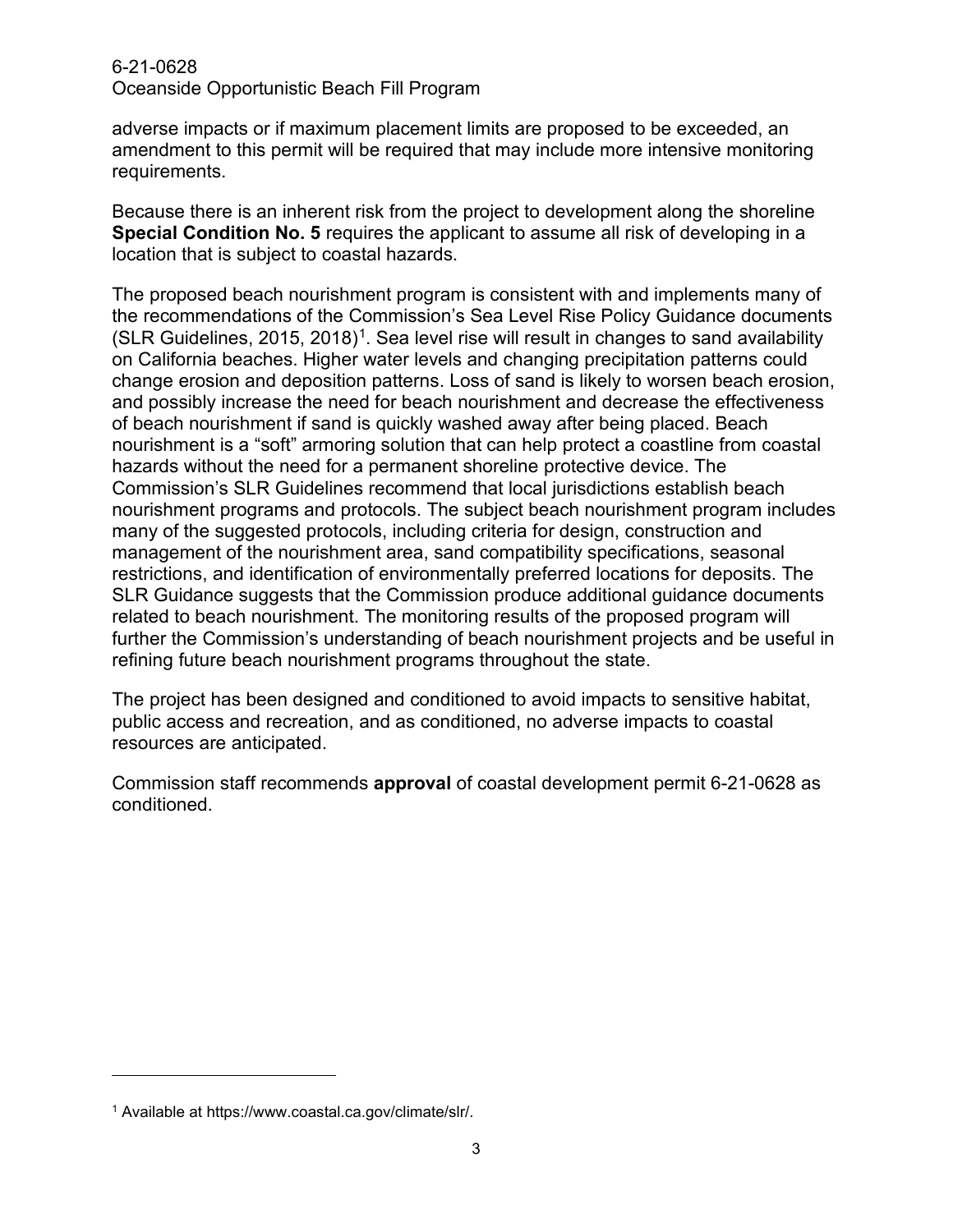# **TABLE OF CONTENTS**

| APPENDIX A - SUBSTANTIVE FILE DOCUMENTS 30 |  |
|--------------------------------------------|--|

## **EXHIBITS**

[Exhibit 1 – Project Location/Receiver Beaches](https://documents.coastal.ca.gov/reports/2022/4/F11b/F11b-4-2022-exhibits.pdf)

[Exhibit 2 – Northern Receiver Site & Access Point](https://documents.coastal.ca.gov/reports/2022/4/F11b/F11b-4-2022-exhibits.pdf)

[Exhibit 3 – Southern Receiver Site & Access Point](https://documents.coastal.ca.gov/reports/2022/4/F11b/F11b-4-2022-exhibits.pdf)

[Exhibit 4 – Placement Methods Diagram](https://documents.coastal.ca.gov/reports/2022/4/F11b/F11b-4-2022-exhibits.pdf)

[Exhibit 5 – Nearshore Biological Resources](https://documents.coastal.ca.gov/reports/2022/4/F11b/F11b-4-2022-exhibits.pdf)

[Exhibit 6 – Project Notification Report Template](https://documents.coastal.ca.gov/reports/2022/4/F11b/F11b-4-2022-exhibits.pdf)

[Exhibit 7 – Surf Survey Template](https://documents.coastal.ca.gov/reports/2022/4/F11b/F11b-4-2022-exhibits.pdf)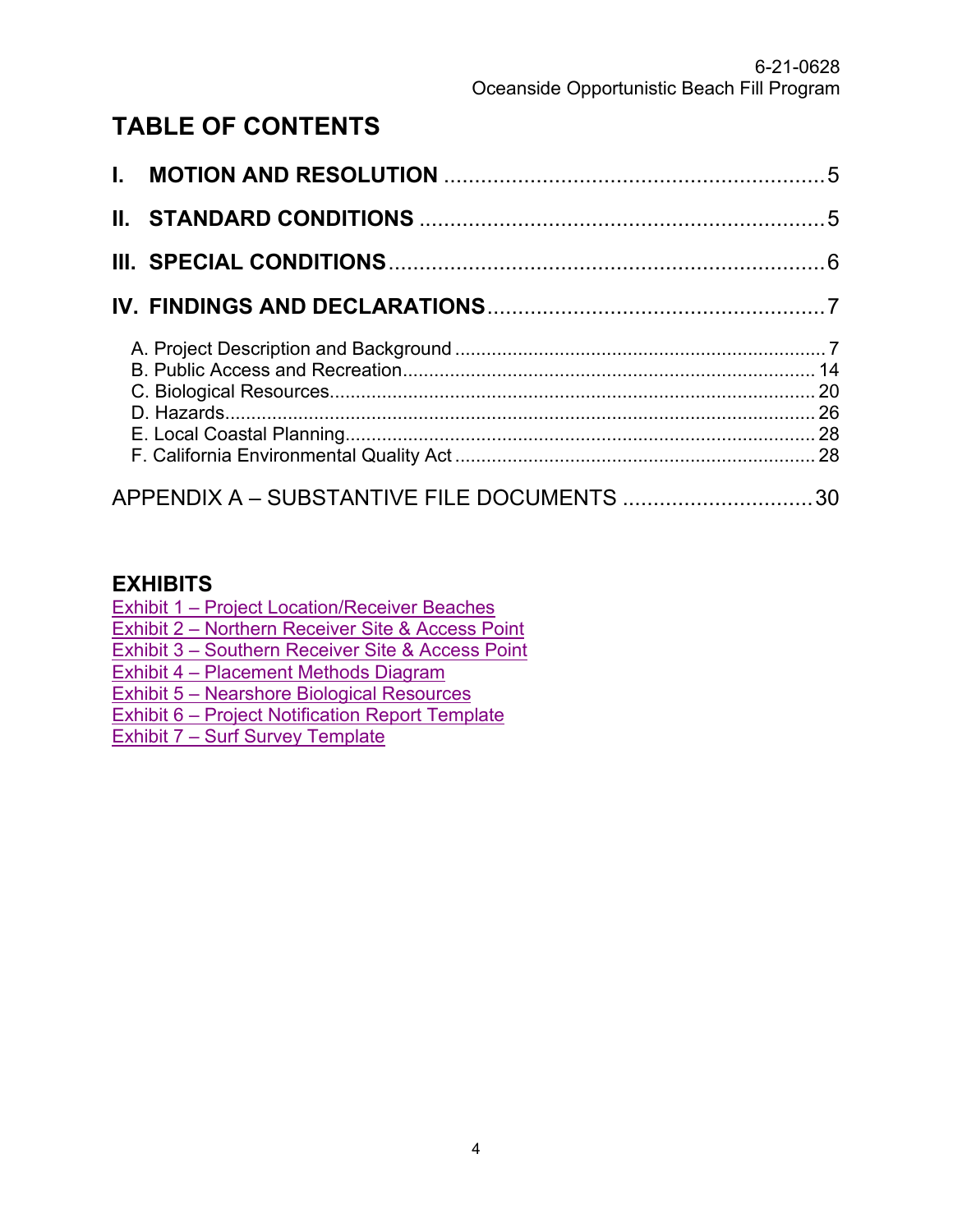# <span id="page-4-0"></span>**I. MOTION AND RESOLUTION**

#### **Motion:**

I move that the Commission approve Coastal Development Permit 6-21-0628 pursuant to the staff recommendation.

Staff recommends a **YES** vote on the foregoing motion. Passage of this motion will result in approval of the permit as conditioned and adoption of the following resolution and findings. The motion passes only by affirmative vote of a majority of Commissioners present.

#### **Resolution:**

The Commission hereby approves the Coastal Development Permit for the proposed project and adopts the findings set forth below on grounds that the development as conditioned will be in conformity with the policies of Chapter 3 of the Coastal Act. Approval of the permit complies with the California Environmental Quality Act because either 1) feasible mitigation measures and/or alternatives have been incorporated to substantially lessen any significant adverse effects of the development on the environment, or 2) there are no further feasible mitigation measures or alternatives that would substantially lessen any significant adverse impacts of the development on the environment.

# <span id="page-4-1"></span>**II. STANDARD CONDITIONS**

- **1. Notice of Receipt and Acknowledgment**. The permit is not valid and development shall not commence until a copy of the permit, signed by the applicant or authorized agent, acknowledging receipt of the permit and acceptance of the terms and conditions, is returned to the Commission office.
- **2. Expiration**. If development has not commenced, the permit will expire two years from the date on which the Commission voted on the application. Development shall be pursued in a diligent manner and completed in a reasonable period of time. Application for extension of the permit must be made prior to the expiration date.
- **3. Interpretation**. Any questions of intent of interpretation of any condition will be resolved by the Executive Director or the Commission.
- **4. Assignment**. The permit may be assigned to any qualified person, provided assignee files with the Commission an affidavit accepting all terms and conditions of the permit.
- **5. Terms and Conditions Run with the Land**. These terms and conditions shall be perpetual, and it is the intention of the Commission and the applicant to bind all future owners and possessors of the subject property to the terms and conditions.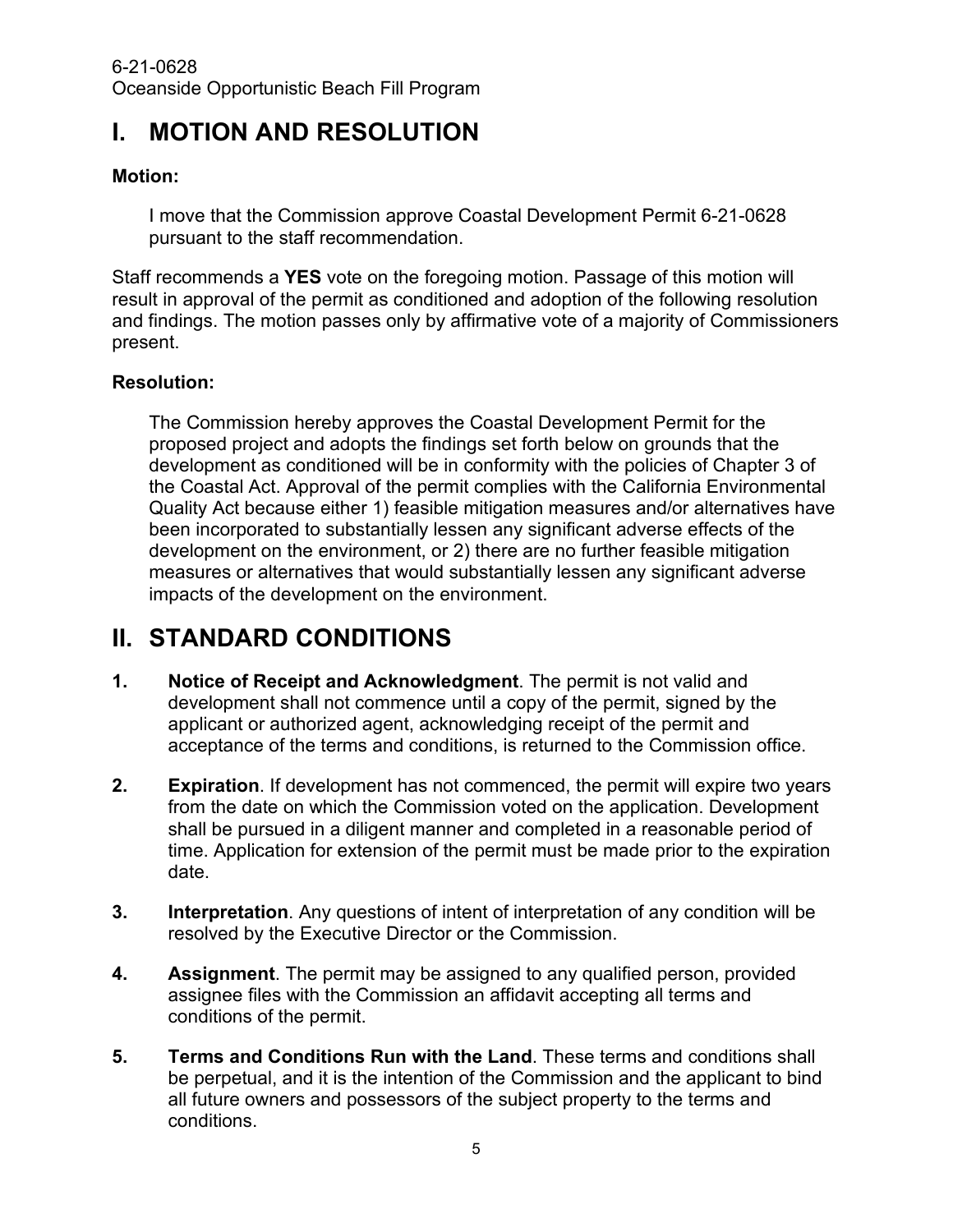# <span id="page-5-0"></span>**III. SPECIAL CONDITIONS**

**1. Final Project Notification Report Template.** PRIOR TO ISSUANCE OF THE COASTAL DEVELOPMENT PERMIT, the City shall submit for review and written approval by the Executive Director, a final Project Notification Report Template in substantial conformance with the preliminary Project Notification Report Template (attached as **Exhibit No. 5**).

The City shall comply with the procedures and submittal requirements outlined in the approved Project Notification Report. Any proposed changes to the approved Project Notification Report shall be reported to the Executive Director. No change to the Project Notification Report shall occur without a Commission-approved amendment to the permit unless the Executive Director determines that no such amendment is legally required.

- **2. Approval of Excavation/Dredging Site**. The subject permit is only for sand replenishment projects. All other development proposals that may be involved in obtaining the sand source, including but not limited to non-exempt grading, new construction, or dredging, if located within the Coastal Zone, shall require the approval of the Coastal Commission or the applicable local government through a coastal development permit or an amendment to this permit, unless such development is exempt from permit requirements under the Coastal Act and its implementing regulations.
- **3. Scope and Term of Permit Approval**. The development authorized by this coastal development permit is limited to beach nourishment that is consistent with the project limits identified in the preliminary Project Notification Report including, but not limited to, the placement sites, maximum quantities of beach nourishment, seasonal limitations on placement, and methods of delivery. The authorization for continuing development pursuant to this permit amendment shall expire five years from the date of Commission approval of CDP No. 6-21-0628.
- **4. Five Year Maximum Sand Placement**. The maximum sand placement volume during the five-year permit term is 750,000 cubic yards, with an annual maximum placement volume not to exceed 150,000 cubic yards. Sand placed on the City's beaches that is not a part of the beach replenishment program is also subject to the identified annual and five-year maximum sand placement volumes (excluding the ongoing Army Corps of Engineers (USACE) Harbor Dredging Project). The City shall track the beach nourishment volumes being placed within the City and at the two receiver sites. If the City or any other party proposes cumulative sand placement volumes that exceed these identified maximum amounts within either of the receiver sites (or elsewhere on the City's beaches), an amendment or a new CDP will be required by the responsible agency.
- **5. Assumption of Risk, Waiver of Liability and Indemnity Agreement**. By acceptance of this permit, the applicant acknowledges and agrees (i) that the site may be subject to hazards, including but not limited to waves, storms, flooding, landslide, bluff retreat, erosion, and earth movement, many of which will worsen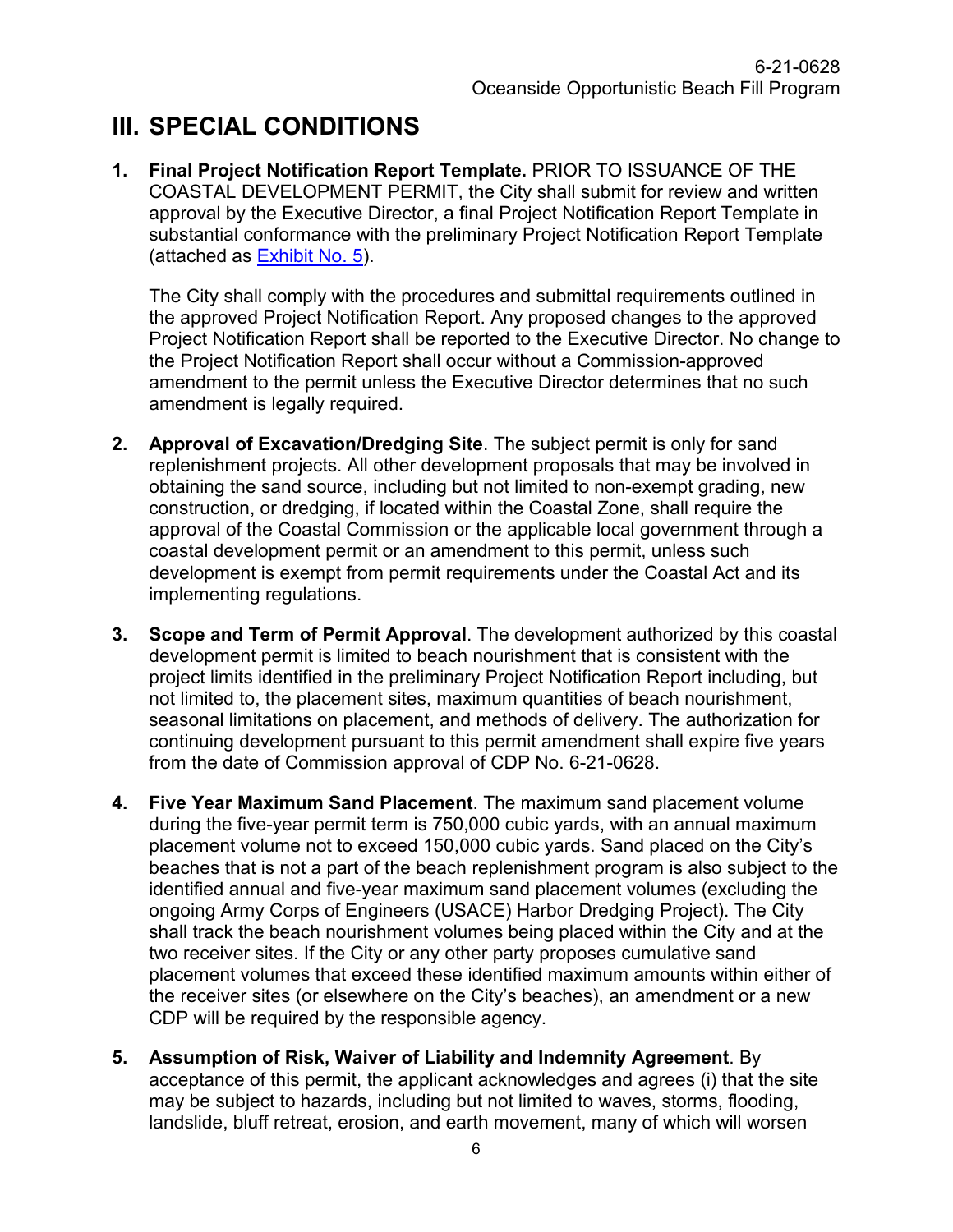with future sea level rise; (ii) to assume the risks to the permittee and the property that is the subject of this permit of injury and damage from such hazards in connection with this permitted development; (iii) to unconditionally waive any claim of damage or liability against the Commission, its officers, agents, and employees for injury or damage from such hazards; and (iv) to indemnify and hold harmless the Commission, its officers, agents, and employees with respect to the Commission's approval of the project against any and all liability, claims, demands, damages, costs (including costs and fees incurred in defense of such claims), expenses, and amounts paid in settlement arising from any injury or damage due to such hazards.

# <span id="page-6-0"></span>**IV. FINDINGS AND DECLARATIONS**

## <span id="page-6-1"></span>**A. Project Description and Background**

The City of Oceanside is proposing a beach replenishment program to allow for the processing of multiple beach replenishment projects for a five-year period. The program is designed to capitalize on opportunities to obtain surplus sand from upland construction, development, or dredging projects, as they arise, and to place the sand along the shoreline through a streamlined process, instead of losing the material to an inland disposal site due to the sometimes lengthy processing time for necessary permits from the various agencies. The subject permit is intended to expedite the implementation of beach sand replenishment projects over the next five years by establishing a set of detailed and rigorous criteria and parameters under which future potential sand sources could be evaluated. If a particular sand source meets the criteria, placement of that sand may be approved by the Executive Director under the subject permit. If any particular sand source falls outside the criteria outlined herein, or any other potential risks to coastal resources not identified and discussed in this report are identified by Commission staff, a separate CDP or amendment is required.

The City proposes to submit a Project Notification Report (ref. [Exhibit No. 5\)](https://documents.coastal.ca.gov/reports/2022/4/F11b/F11b-4-2022-exhibits.pdf) for each proposed opportunistic sand project during the five-year period to the Executive Director, for review and written approval, before the City will be authorized to commence construction of an individual project. Under the program, sand can be placed at two receiver sites (ref. [Exhibit No. 1\)](https://documents.coastal.ca.gov/reports/2022/4/F11b/F11b-4-2022-exhibits.pdf). The northern receiver site is approximately 1,500 feet long, located between Seagaze Drive and Pine Street (ref. [Exhibit No. 2\)](https://documents.coastal.ca.gov/reports/2022/4/F11b/F11b-4-2022-exhibits.pdf). The southern receiver site is approximately 2,000 feet long and located between Oceanside Boulevard and Loma Alta Creek (ref. [Exhibit No. 3\)](https://documents.coastal.ca.gov/reports/2022/4/F11b/F11b-4-2022-exhibits.pdf).

The City proposes to restrict sand placement to a 5.5 month window between September 15<sup>th</sup> and February 28<sup>th</sup> of each year, avoiding peak beach recreation months as well as grunion spawning season and bird nesting season.

The City proposes to place a maximum of 150,000 cy of sand per year, and a total maximum of 750,000 cy over the five-year term of the program. These annual and fiveyear maximums are cumulative of all sand placement activities within the City, excluding the U.S. Army Corps of Engineers (USACE) Harbor Dredging Project. As proposed in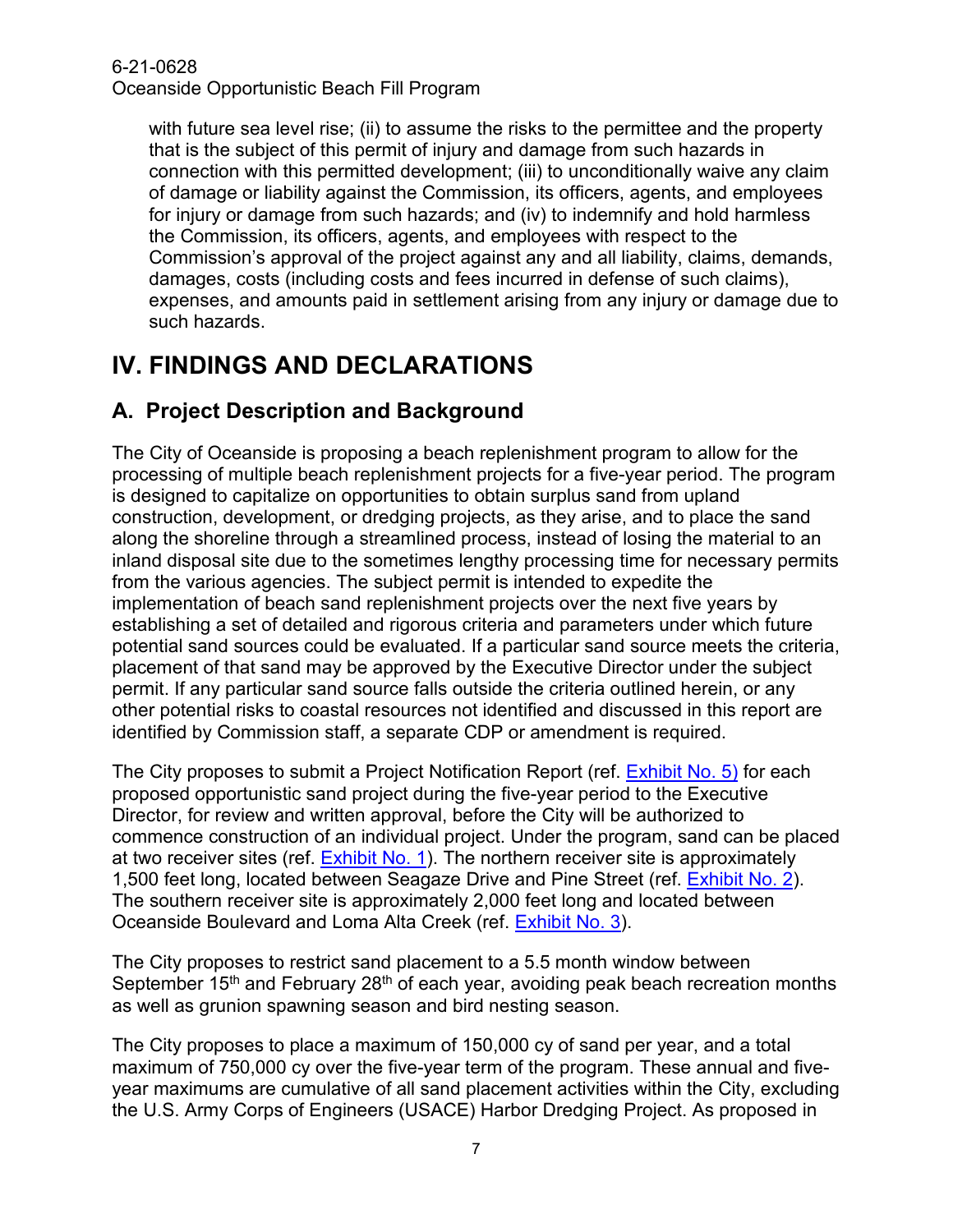the Project Notification Report, the City would create a system to track the sand volumes being placed within the City's two receiver sites and elsewhere in the City during the five-year permit term. The City would track both sand placed pursuant to this beach replenishment program and any other sand placement that occurs within the City throughout the five year permit term. **Special Condition 4** requires that if the City or any other party propose cumulative sand placement volumes, excluding the USACE Harbor Dredging Project, that exceed 750,000 cy within any of the receiver sites (or elsewhere on the City's beaches), an amendment or a new CDP will be required that may include more intensive nearshore monitoring, lagoon inlet monitoring, and other applicable mitigation elements. The maximum placement volume of 750,000 cy is consistent with the 150,000 cy maximum annual placement volume established by the 2009 Coastal Regional Sediment Management Plan for the San Diego Region. The USACE Harbor Dredging Project is excluded from the total volume allowance because it has been occurring for 25+ years and no adverse impacts have been identified as a result of the project and none are anticipated in the future. In addition, the sand placed through the bypass project is located to the north of the Oceanside Pier, farther from any sensitive resources than the two proposed opportunistic placement sites.

The City proposes to provide the Commission updated reports as a part of each Project Notification Report and an additional post-project report within the year following the implementation of a subject project. These updates will document the volume and location of all sand placed within the City.

In response to comments received from the Commission's technical staff, the City is proposing to conduct pre-construction beach profile monitoring not earlier than three months prior to any sand placement activity (a reduction from the 12-month period originally proposed). This shorter time to conduct the profile monitoring is expressed in the Project Notification Template required by **Special Condition 1.**

#### Sand Placement Methodology

Beach sand is proposed to be placed in two configurations: 1) as a beach berm or 2) directly into the intertidal area. [Exhibit No. 4](https://documents.coastal.ca.gov/reports/2022/4/F11b/F11b-4-2022-exhibits.pdf) illustrates the beach berm and intertidal placement options for the receiver sites. The intertidal zone is approximately the area between -2 ft. Mean Lower Low Water (MLLW) to 7 ft. MLLW. As shown in the site plans for the southern and northern receiver sites (ref. Exhibit [Nos. 2-3\)](https://documents.coastal.ca.gov/reports/2022/4/F11b/F11b-4-2022-exhibits.pdf), intertidal placement would occur between approximately 0 ft. MLLW and +5 ft. MLLW at both sites. As proposed, intertidal placement will only occur above -2 ft. MLLW. Placing sand above -2 ft. MLLW reduces potential impacts on Pismo clams, which primarily reside in the sand at depths deeper than -2 ft. MLLW. While the Pismo clam (*Tivela stultorum*) is common in sandy areas, it was not found in the Oceanside area under either of the preceding Regional Beach Sand Projects (RBSP and RBSP II, SANDAG, 2005 and 2011, respectively).

The berm option would generally involve placing sand as a layer over the existing beach with a finished surface elevation of +12 ft. MLLW along the length of the project site. The berm option would generally involve placing fill as a layer over the existing beach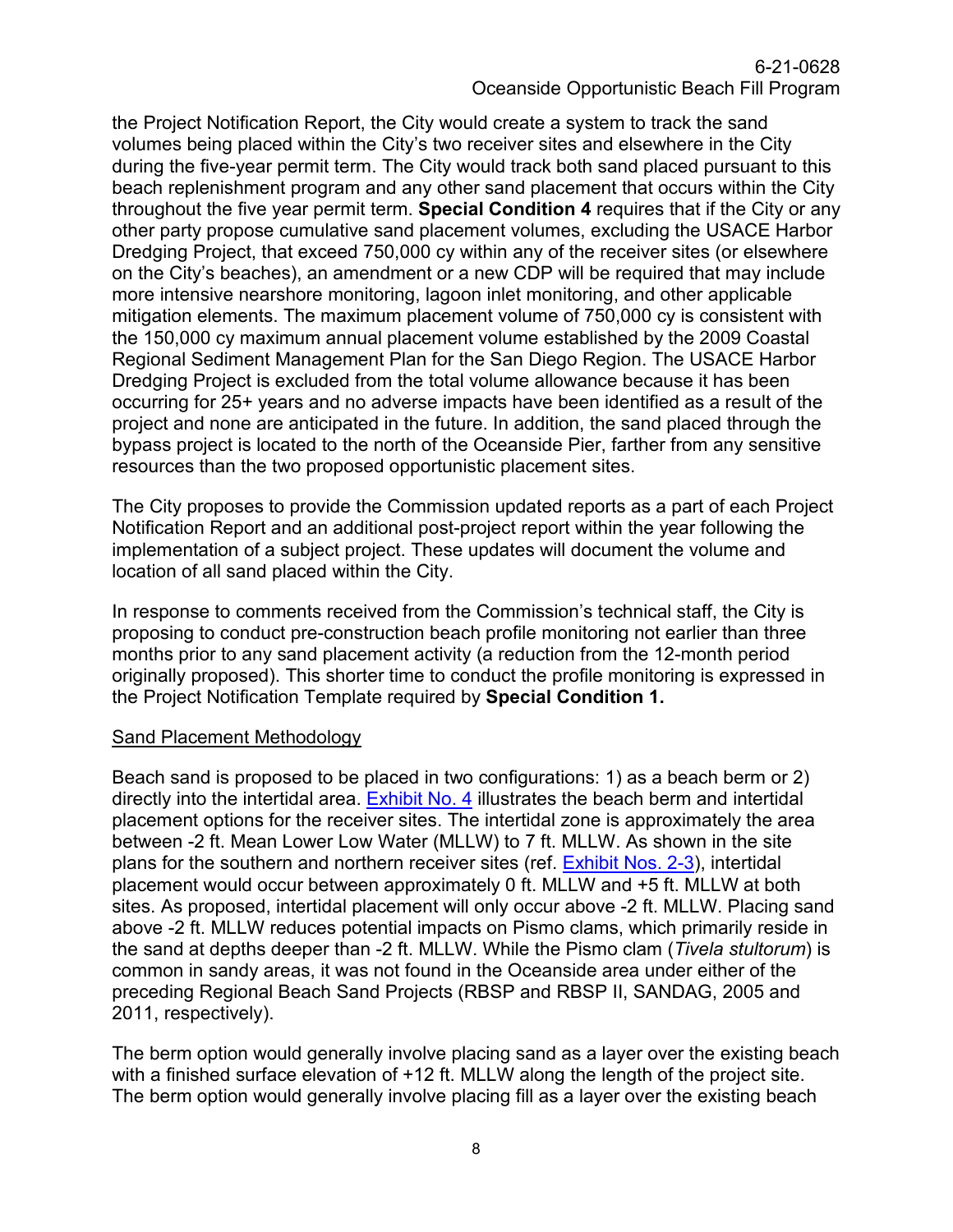with a finished surface elevation of +12 ft. MLLW and would create a berm for the length of the site.

#### Haul Routes

The proposed haul routes for the northern site would be via Coast Highway, North Pacific Street, Seagaze Drive, The Strand, and Wisconsin Avenue, with ingress/egress at the intersection of Seagaze Drive and the Strand North and at the Tyson Street public access point (ref. [Exhibit No. 2\)](https://documents.coastal.ca.gov/reports/2022/4/F11b/F11b-4-2022-exhibits.pdf). The proposed haul routes for the southern site would be via Oceanside Boulevard, Pacific Street, Cassidy Street, Coast Highway, and Vista Way, with ingress/egress at the existing concrete ramp at the terminus of Oceanside Boulevard (ref. [Exhibit No. 3\)](https://documents.coastal.ca.gov/reports/2022/4/F11b/F11b-4-2022-exhibits.pdf). Staging areas will be determined by the City and reviewed by the Executive Director as a part of a future Project Notification Report, prior to the start of any nourishment project.

The maximum number of 14 cubic yard capacity truck trips that could be incorporated into the project for either of the receiver sites is calculated to be 179 trips per day (approximately 22 trucks per hour). Based on a total volume of 150,000 cubic yards, optimized project duration would be approximately 10 weeks. Construction activity would be restricted to occur between 8:00 AM and 4:00 PM, Monday through Saturday; no work would occur on holidays or during the summer. In addition, truck operations per nourishment project would be limited to a maximum of 10 weeks.

Sand may also be piped onto each of the receiver sites from a hopper dredge or a cutterhead dredge. If a hopper dredge is used, sand will be sucked up into the hopper dredge from the borrow site. The hopper dredge then travels to a stationary mono buoy (floating platform) that is anchored to the seafloor, where a floating or submerged approximately 30 in. diameter pipe (perpendicular to the shoreline) transports a mixture of the dredged sand and sea water to the beach; or the hopper dredge can bypass the mono buoy and connect directly to the pipe. Sections are then added to the original pipe (parallel to the shoreline on the upper beach) as the sand is pumped and spread further down the receiver site, making the pipe into an "L" shape. The sand is discharged within training dikes (berms of sand) that allow the water to drain out, increasing the amount of sand that stays on the receiver site and decreasing turbidity. The sand is redistributed on the beach with scrapers and bulldozers. The hopper dredge may need to make numerous trips between the source site and the mono buoy for each receiver site, as it can only hold 2,000-5,000 cubic yards of sand at a time.

Unlike the hopper dredge, a cutterhead dredge typically remains at the dredge site for the entire operation and uses long pipes to transport a mix of sand and seawater to the receiver sites. For sites that are located greater distances from the borrow site, the cutterhead dredge would need to transit to the receiver site to unload. Floating or submerged piping associated with the cutterhead dredge would be subject to wave action and high tides and may need to be disassembled two to three days prior to predicted large waves or extreme tides.

If a dredge is used, the offloading pipeline would not impact any sensitive nearshore habitat, as the area seaward of the receiver sites is composed almost entirely of sand.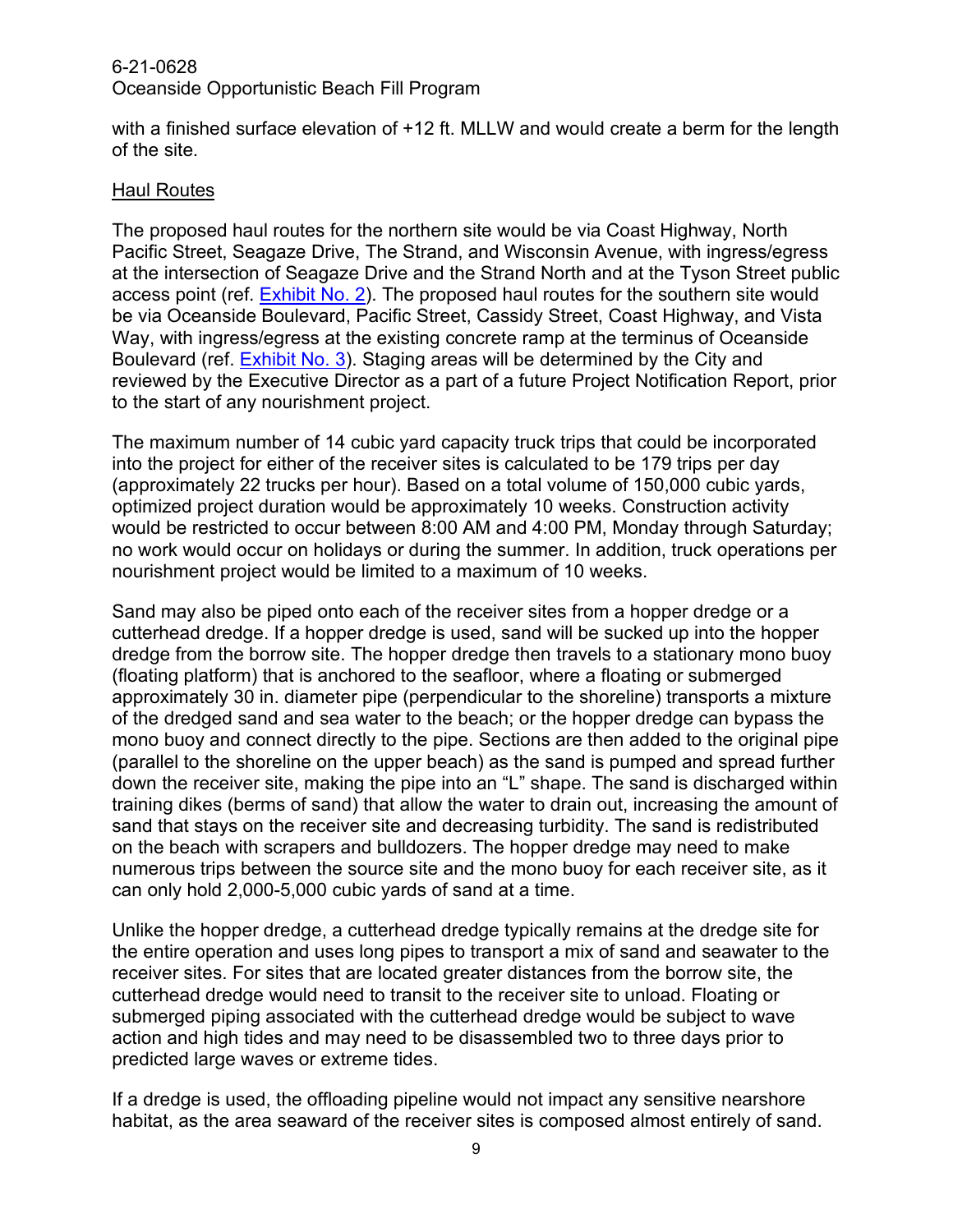In order to facilitate efficient construction of the sand delivery pipeline, excess pipelines are proposed to be staged on the beach near the respective receiver sites during sand placement. No trucks or other mechanized equipment necessary to spread the material (i.e., loaders, dozers, etc.) would be staged on the beach.

The City will coordinate with Commission staff, resource agencies, and the public for each individual project to determine whether to allocate sand to both receiver sites or to place sand at only one receiver site. Factors that will be considered include the current beach profile and need for sand at each receiver site, adjacent construction activities that would complicate sand delivery, and any other environmental or public access and recreation concerns identified at that time. Receiver site selection and the methodology used to determine sand allocation will be detailed in the Project Notification Report for each replenishment project.

#### **Sediment Analysis**

All potential sand projects would have to undergo several stages of future project review at the City. The bulk of the testing and review of potential sand sources would take place at the City of Oceanside prior to the project being submitted to the Executive Director. When a beach fill opportunity is identified (e.g. a developer notifies the City when excess fill material from a construction project is available, or City staff identifies excess fill material as part of reviewing development project submittals), the City would first either review existing data about the available fill material, or conduct an initial screening test of the fill material to determine if it has the potential to meet the criteria to be placed on the beach. The review includes an assessment of possible pollutants, contaminants, grain size, and color, and compares the fill to existing conditions at the subject receiver site. In particular, sediment Gradation (grain size) would be tested at both the source and receiver sites prior to each beach replenishment project.

The City has proposed that a maximum proportion of 20% fine-grained particles to total volume that could be placed on the beach. In addition, the City has proposed that the maximum percentage of fines will be within 10% of the receiving beach grain size envelope. Fine-grained particles, or 'fines,' are defined in the Unified Soils Classification System as silt or clay and have a diameter less than 0.074 mm. The Commission is not aware of any established regulations pertaining to the maximum allowable percentage of silt and clay for beach replenishment projects; however, the Environmental Protection Agency (EPA) and USACE have established an 80/20 coarse-to-fines 'rule-of-thumb' ratio. This ratio requires that 80% of replenishment material must be sand, while 20% can be finer material consisting of silt and clay. As proposed, the maximum allowed percentage of fines is consistent with the "80/20 rule." The City has provided grain size envelopes from samples taken in 2012, in support of the USACE Harbor Dredging Project. The grain size envelopes show that the existing percentage of fines at each of the beaches ranges from a minimum of approximately 0% near the back beach and a maximum of approximately 23% near the depth of closure (-30 MLLW).

The City has also specified the maximum proportion of large grained material ('coarse sand,' 'fine gravel,' 'coarse gravel,' and 'cobble') that can be placed as a percentage of total project volume. The United Soils Classification table defines 'coarse sand' as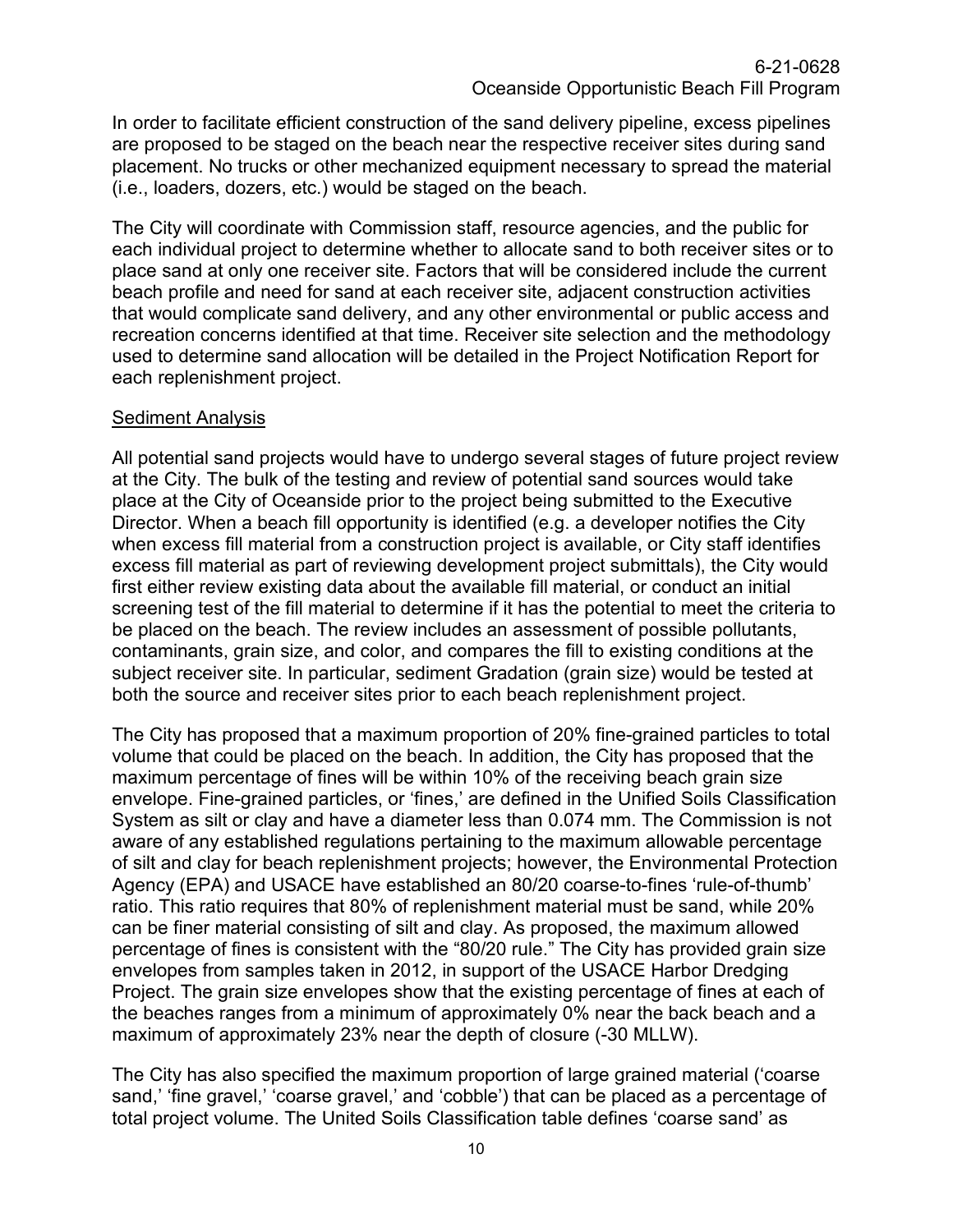between 2 mm and 4.76 mm in diameter. 'Fine gravel' is defined as between 4.76 mm and 19 mm in diameter and is roughly the size of a pea. 'Coarse gravel' is defined as between 19 mm and 76 mm in diameter and is roughly the size of a lemon. 'Cobble' is defined as anything greater than 76 mm in diameter. The grain size envelopes provided by the City for the receiver beaches show that more than 95 percent of the existing sand is smaller than 2 mm. Thus, the majority of the existing beach sand is either classified as 'fine sand' (0.074 mm to 0.42 mm in diameter) or 'medium sand' (0.42 mm to 2.0 mm in diameter).

The City has proposed the following limits on coarse materials. The limits included below are not cumulative, such that in all scenarios at least 90 percent of the total project volume will consist of material with a diameter smaller than 2 mm:

- The maximum amount of 'coarse sand' can be up to 10% of the total project volume
- The maximum amount of 'fine gravel' can be up to 5% of the total project volume
- The maximum amount of 'coarse gravel' and 'cobble' can be up to 1% of the total project volume

A sand source must first meet the criteria required by the Project Notification Report, as identified in the preceding paragraphs. Then, more stringent testing would be conducted through development of a Sampling & Analysis Plan (SAP) prepared for and approved by the USACE. Sand must be free of contaminants and chemical hazards based on testing protocol as specified by the USACE and EPA. Sand must be chemically inert and not possess characteristics that would adversely affect water quality, including temperature, dissolved oxygen, or pH. The results of these analyses would be distributed to the USACE and EPA for review and approval and the Executive Director would be copied on these submittals as a part of the Project Notification Report for each replenishment project.

If the potential sand project is determined to be consistent with all of the required parameters, the City would submit a Project Notification Report for a particular sand deposition project for the approval of the Executive Director, as well as the other relevant resource agencies (i.e., the Regional Water Quality Control Board, the State Lands Commission, the USACE, and the California Department of Fish and Wildlife). Information submitted would include all of the detailed information involved in performing the above analyses, to inform the Executive Director's determination of whether the project conforms to the project requirements.

Thus, at the time any particular project is submitted for the Executive Director's approval, there would be information on the composition, chemistry, and grain size of the sand source material; site-specific details on the condition of the receiver beach; the timing and size of the project; the deposition method; staging locations and truck routes; a monitoring program; and a public notification program. The Executive Director may only approve projects that met the specific standards for each of these required items. An individual sand replenishment project cannot commence without a written approval from the Executive Director. If any particular sand source falls outside the criteria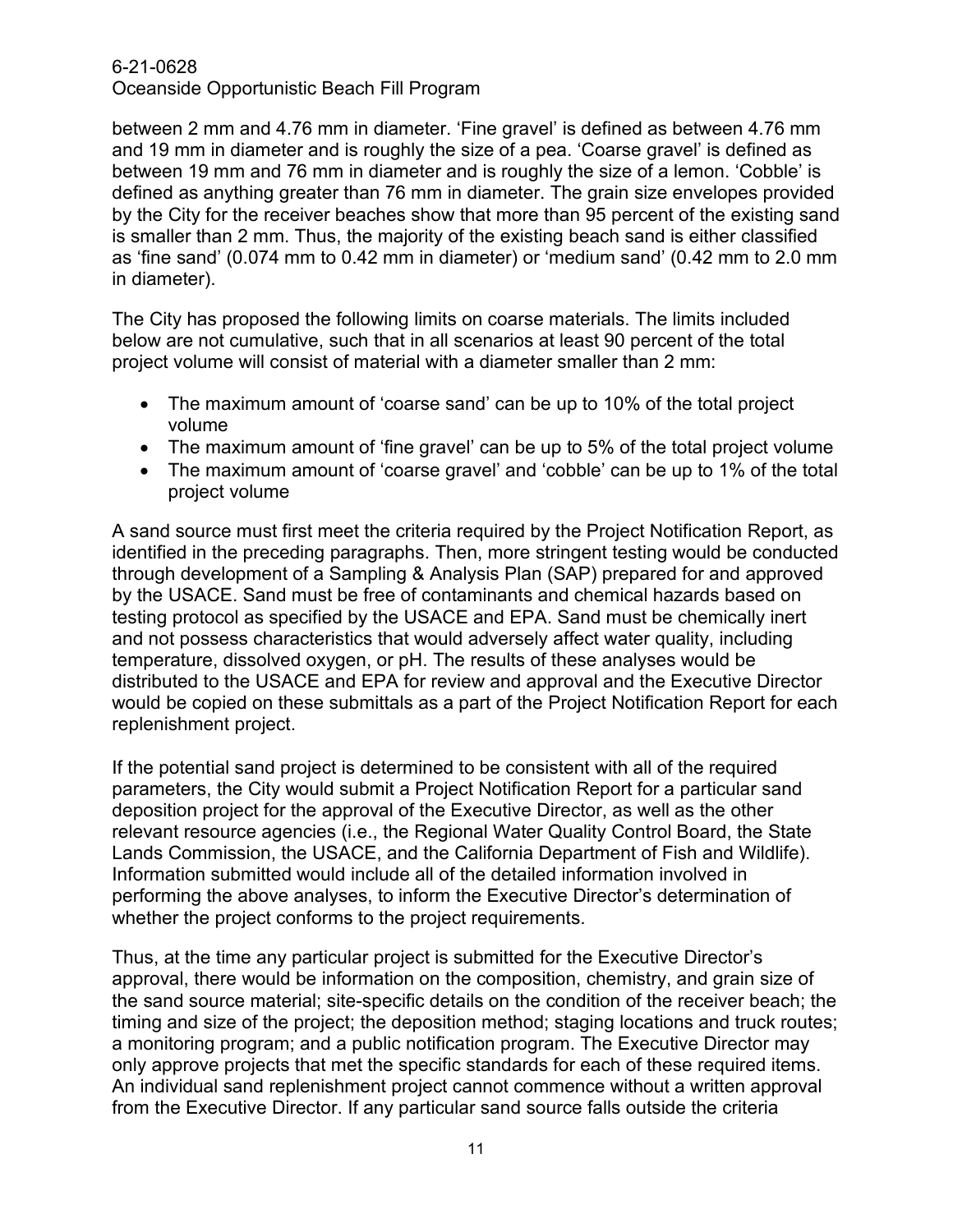outlined in the Project Notification Report, or other potential risks to coastal resources not identified and discussed in this report are identified by Commission staff, a separate CDP or amendment to the subject permit is required.

Also included at this stage of project review would be a public notification package associated with the particular sand placement project. Notification would be achieved through notices in local newspapers, direct mailings, utility bills, or local television announcements. In addition, the City will place a large sign or signs (minimum size 2 ft. by 3 ft.) on the beach at the receiver site beginning two weeks prior to start of a replenishment project with a description of the project and contact information for any questions or comments. The sign(s) will be maintained in place during all placement activities.

After a sand placement project is completed, all of the pre- and post-construction surveys and monitoring as detailed in the Proposed Notification Report are required to be submitted as a final report to the Executive Director, to evaluate the impact of the particular project and to aid in the review of future projects under the subject permit. Additionally, a Post Discharge Report will be prepared and submitted to the Executive Director and other resource agencies, which will include all of the information collected by the City for the project, including all preparation testing, volume of material placed at the site, transportation and construction details, finalized project schedule, and monitoring results.

Should significant vertical scarps form along the seaward edge of the nourished profile, post-nourishment re-grading of the beach may be necessary. If the need for re-grading is identified, the revised template further requires the City provide a basic design sketch (plan and section) of the proposed re-grading for Executive Director approval.

The City of Oceanside has a certified Local Coastal Program. The proposed project will be located seaward of the Mean High Tide Line (MHTL) within the Commission's original jurisdiction and landward of the MHTL within the City's coastal permit jurisdiction. Since a portion of the project lies within the City's permit jurisdiction (e.g., access points to the beach, staging areas and sand placement above the MHTL) the City has requested that the subject application be consolidated to include all portions of the project within its jurisdiction so as to authorize the Commission to approve the project in its entirety. Section 30601.3 authorizes the Commission to process a consolidated CDP application when requested by the local government and approved by the Executive Director for projects that would otherwise require a CDP from both the Commission and from a local government with a certified LCP. The Executive Director has approved the City's request.

The policies of Chapter 3 of the Coastal Act provide the legal standard of review for a consolidated CDP application submitted pursuant to Section 30601.3, with the local government's certified LCP used as guidance. This consolidated CDP covers all of the proposed development, and no separate CDP will be required from the City.

#### **Permit History**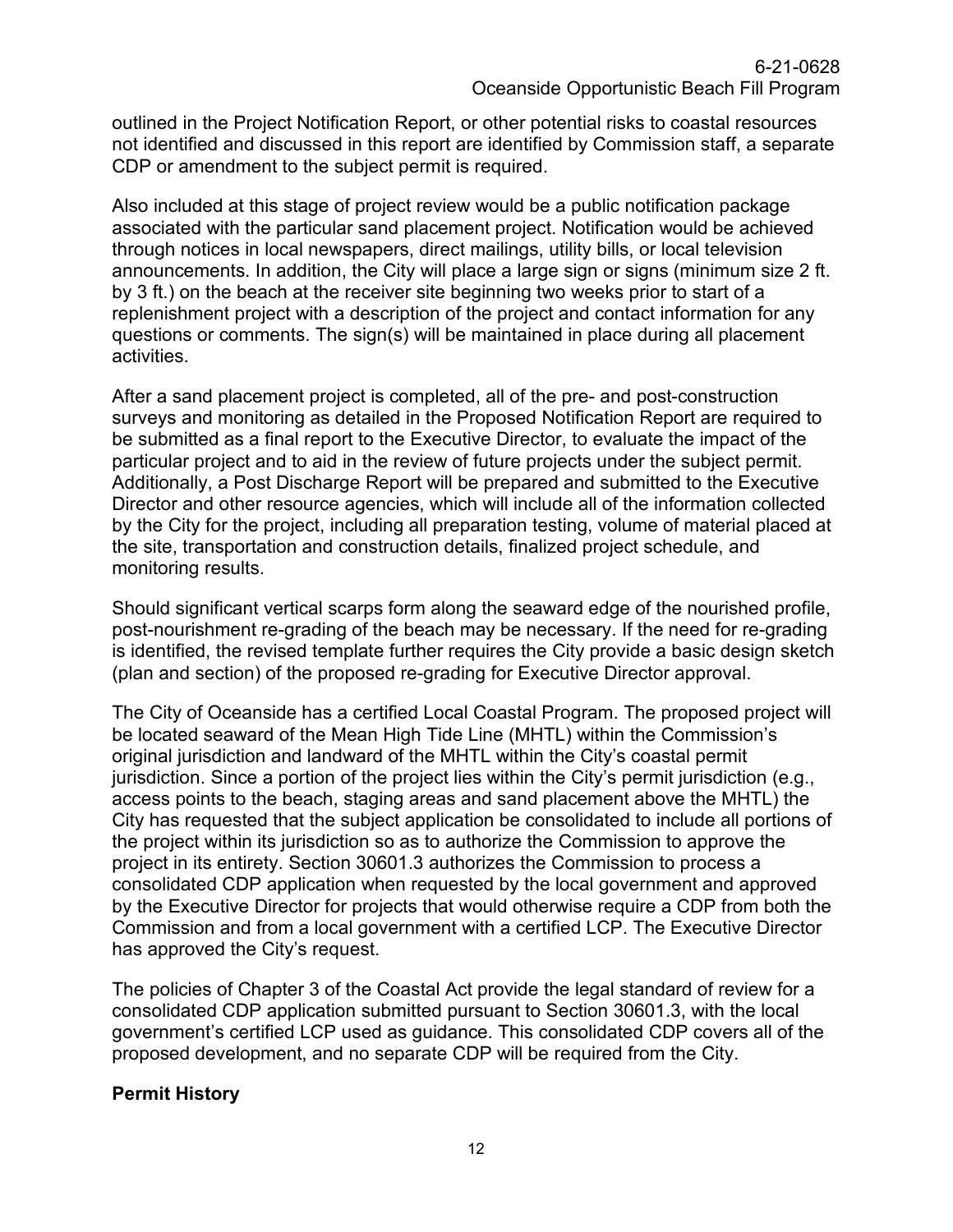The Commission has approved a number of beach replenishment projects within the City of Oceanside during the past approximately 25+ years. Notable replenishment projects include RBSP 1, which placed 421,000 cy of sand at one Oceanside receiver beach in 2001 and RBSP 2, which placed 292,000 cy of sand at one Oceanside receiver beach in 2012. In addition, the Commission has approved annual bypass dredging of the Oceanside Harbor (USACE Harbor Dredging Project) for the past 25+ years. The USACE Harbor Dredging Project has resulted in placement of between 80,000 and 438,000 cy of sand per year on Oceanside's beaches and in the nearshore area (water depths of 15 to 25 ft.). Most recently, in 2018, the Commission concurred with the USACE negative determination for a seven-year project duration which allows dredging and placement of up to 500,000 cy of sand annually on the beach and nearshore area to the south of the Oceanside Harbor (ND-0010-18).

The Commission has also previously approved two very similar five-year opportunistic beach fill programs for the City of Oceanside. Coastal Development Permit (CDP) #6- 07-027 authorized the placement of 150,000 cubic yards of opportunistic sand annually 750,000 cy total) at one location beginning south of Forster Street for a distance of up to 5,000 feet. The permit specified that only small-scale projects (5,000 cy to 20,000 cy each year) would be eligible for the first two years of the permit, followed by monitoring. The monitoring was intended to provide data to assess potential impacts and allow for modification during the final three years if needed. CDP #6-15-0986 removed the smallscale requirement, reduced the length of the previous receiver site from 5,000 to 2,000 feet long, added a second receiver site approximately 1,500 feet long located between Seagaze Drive and Pine Street, and restricted all sand placement events to between September  $15<sup>th</sup>$  and February 28<sup>th</sup> of each year in order to be outside peak summer beach use times and to avoid spawning/nesting of grunion and sensitive shore birds. However, no sand was ever placed on the receiver sites pursuant to those permits.

The City is not proposing any new revisions to the Program at this time. However, two modifications to the Project Notification Report Template have been included in the City's proposal in response to comments received from the Commission's technical staff. Specifically, the report has been revised to reduce the pre-construction beach profile monitoring requirement from not earlier than 12 months prior to any sand placement activity to not earlier than three months prior to any sand placement activity. Additionally, a new provision has been added to the template that allows for postnourishment re-grading of the beach should significant vertical scarps form along the seaward edge of the nourished profile. If the need for re-grading is identified, the revised templated further requires the City provide a basic design sketch (plan and section) of the proposed re-grading for Executive Director approval.

The proposed permit is based on very similar opportunistic sand replenishment permits approved by the Commission for the Cities of San Clemente (CDP #5-02-142 and #5- 02-142-A1), Carlsbad (CDP #6-06-48 and #6-06-048-A1), Solana Beach (CDP #6-08- 38 and #6-08-038-A1), Encinitas (CDP #6-08-110), and Coronado (CDP #6-19-0608) and incorporates similar limitations and monitoring requirements.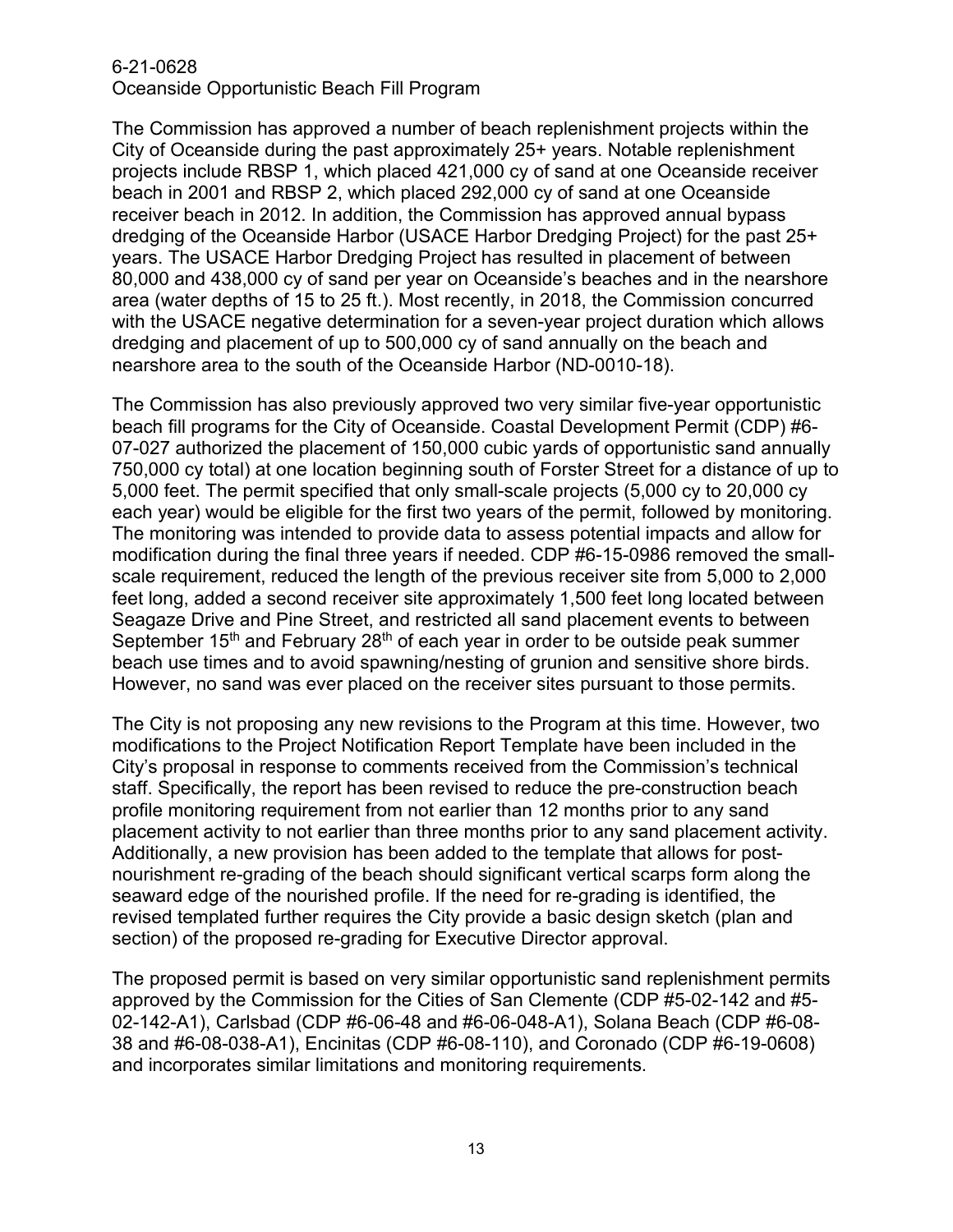### <span id="page-13-0"></span>**B. Public Access and Recreation**

Many policies of the Coastal Act address public access. The following are most applicable to the proposed development and state, in part:

Section 30210 of the Coastal Act states:

In carrying out the requirement of Section 4 of Article X of the California Constitution, maximum access, which shall be conspicuously posted, and recreational opportunities shall be provided for all the people consistent with public safety needs and the need to protect public rights, rights of private property owners, and natural resource areas from overuse.

Section 30211 of the Coastal Act states:

Development shall not interfere with the public's right of access to the sea where acquired through use or legislative authorization, including, but not limited to, the use of dry sand and rocky coastal beaches to the first line of terrestrial vegetation.

Section 30212 of the Coastal Act states:

(a) Public access from the nearest public roadway to the shoreline and along the coast shall be provided in new development projects except where:

(l) it is inconsistent with public safety, military security needs, or the protection of fragile coastal resources,

(2) adequate access exists nearby...

Section 30213 of the Coastal Act states:

Lower cost visitor and recreational facilities shall be protected, encouraged, and, where feasible, provided. Developments providing public recreational opportunities are preferred....

Section 30214(a) of the Coastal Act states:

(a) The public access policies of this article shall be implemented in a manner that takes into account the need to regulate the time, place, and manner of public access depending on the facts and circumstances in each case including, but not limited to, the following:

(1) Topographic and geologic site characteristics.

(2) The capacity of the site to sustain use and at what level of intensity.

(3) The appropriateness of limiting public access to the right to pass and repass depending on such factors as the fragility of the natural resources in the area and the proximity of the access area to adjacent residential uses.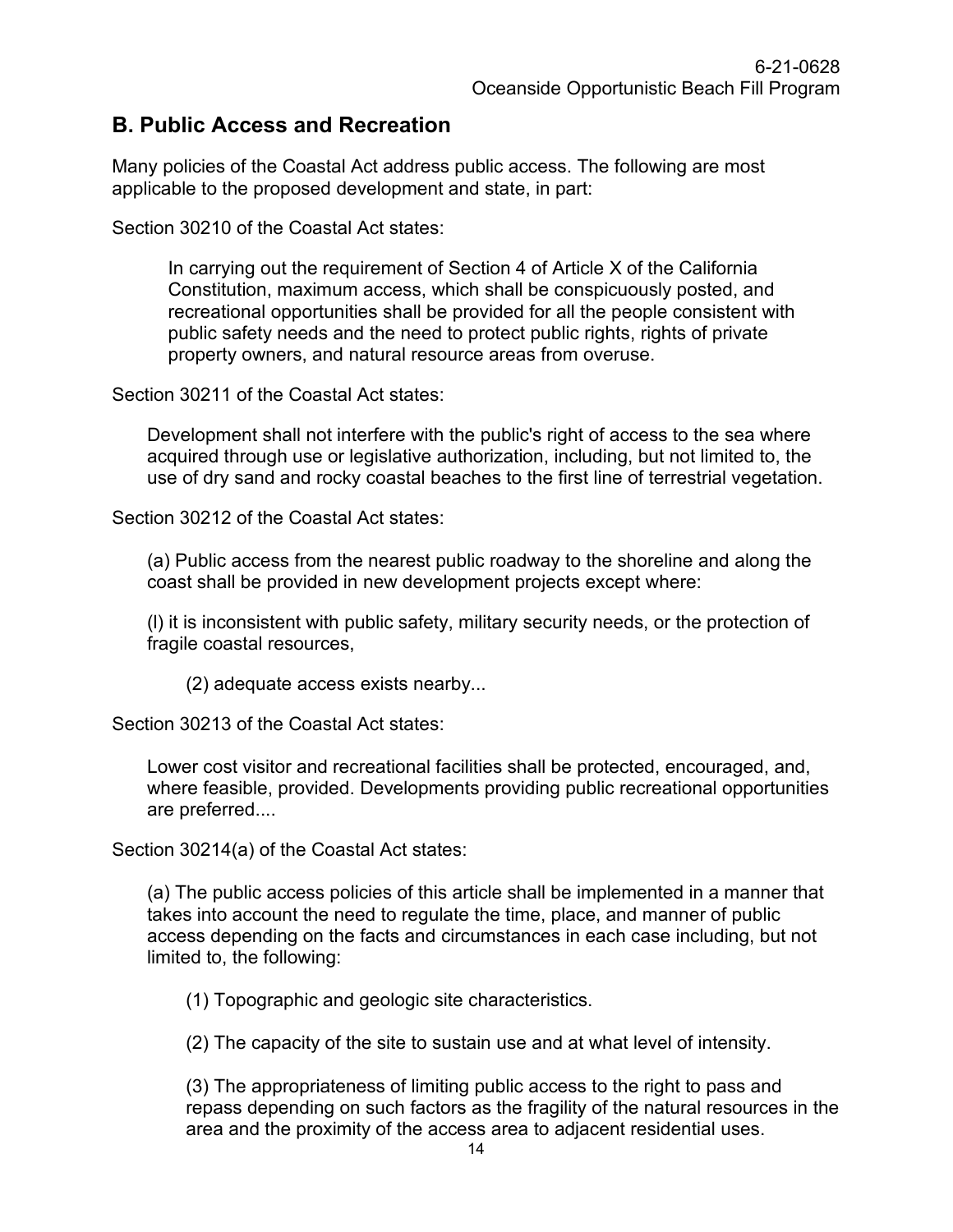(4) The need to provide for the management of access areas so as to protect the privacy of adjacent property owners and to protect the aesthetic values of the area by providing for the collection of litter.

Section 30220 of the Coastal Act states:

Coastal areas suited for water-oriented recreational activities that cannot readily be provided at inland water areas shall be protected for such uses.

Section 30233(b) of the Coastal Act states:

(b) Dredging and spoils disposal shall be planned and carried out to avoid significant disruption to marine and wildlife habitats and water circulation. Dredge spoils suitable for beach replenishment should be transported for such purposes to appropriate beaches or into suitable longshore current systems.

The City of Oceanside's Land Use Plan also contains a number of applicable provisions, including:

Section I. Coastal Access – Summary of Major Findings

4. Existing Rock seawall may, in some instances, inhibit lateral access, especially at high tide. However, the presence of the seawalls bears a direct relationship to the beach erosion problem which both necessitates shoreline protection and inhibits lateral access. Restoration of the beach may diminish this problem.

Section II. Recreation and Visitor Serving Facilities – Summary of Major Findings

1.There has been periodic decline in beach usage in Oceanside which corresponds to the seriousness of the beach erosion problem.

6. Future growth in beach usage in Oceanside will depend upon:

a. Restoration of the beach…

Section II. Recreation and Visitor Serving Facilities – Policies

4. The City shall encourage a program of periodic replenishment of the beach or interim stabilization of the shoreline by artificial means, in cooperation with the Army Corps of Engineers, until a permanent solution to the beach erosion problem is provided.

5. The City shall continue to take the initiative to resolve the problem of beach erosion.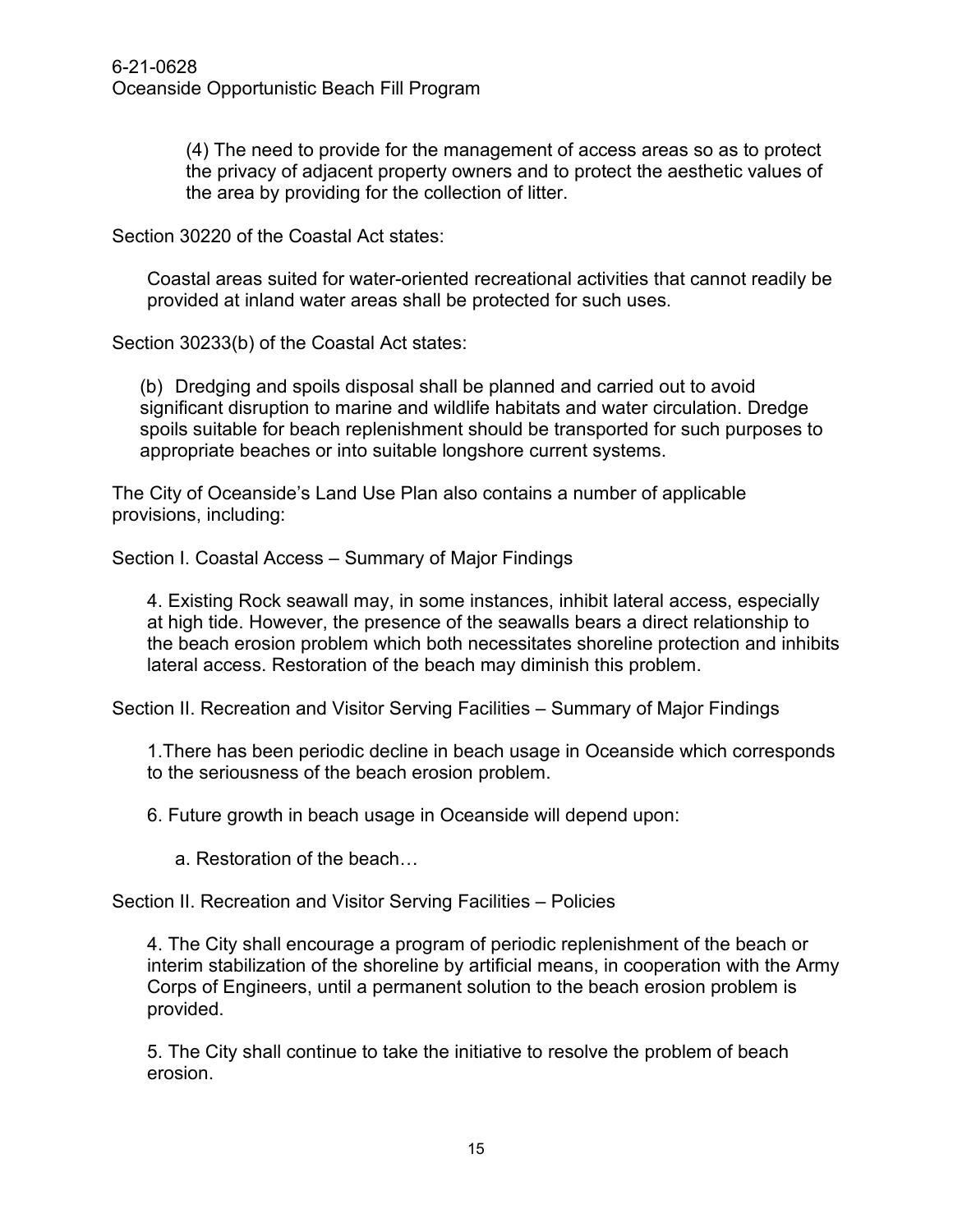The shoreline and beaches are valuable assets to the environment and economy of the Southern California region and the State, worthy of special protection and enhancement. Beach erosion has been an increasing problem in the Southern California region, and in many past projects the Commission has identified beach replenishment as a means to preserve and enhance the recreational capacity and property protection for the region's shoreline. Additional sand on beaches increases the amount of recreational area available for public uses and provides a buffer (a wider beach) between waves and adjacent public and private development, thereby reducing pressure to construct shoreline protective devices that can adversely affect the visual quality of scenic coastal areas, shoreline sand supply, public access to the beach, and beach ecology. There is a growing body of evidence that the earth is warming and that acceleration in the rate of sea level rise can be expected to accompany this increase in temperature (some shoreline experts have indicated that sea levels could rise by as much as 5.5 feet by the year 2100). On the California coast, the effect of a rise in sea level will be the landward migration of the intersection of the ocean with the shore, leading to a faster loss of the beach, as the beach is squeezed between the landward migrating ocean and the fixed backshore. This will expose the back bluff or the armored shoreline to more frequent wave attack, increasing the rate of erosion of unarmored bluffs and potentially reducing available usable beach area.

The project is expected to have some temporary adverse impacts on public access and recreation. The deposition sites are popular public beaches and are currently used for various recreational activities including swimming, surfing, fishing, sunbathing and jogging/walking. During construction, the beach fill site would have to be closed, creating a temporary adverse impact on recreation. The impact might be significant during higher tides or for projects where the entire beach area would be closed to the water line, such that people could not get past the work area to the rest of the beach except by traveling inland around the construction area.

However, as proposed in the Project Notification Report, sand replenishment activities will be limited to Monday through Saturday, excluding holidays, and can only occur between September 15th and February 28<sup>th</sup> of each year, outside of peak summer use of beaches by the public. In addition, these receiver sites represent a small portion of available beach access in the City, and the public will continue to have access to beaches north and south of the deposition sites and on Sundays and holidays during replenishment activities.

The project could have an adverse impact on public access and recreation if construction vehicles significantly impacted the ability of the public to reach the shoreline. Overall, access corridors and staging areas are required to be located in a manner that has the least impact on public access and traffic flows on coastal access routes. Staging areas for individual projects may be located in public parking lots or on public streets. The City has not yet determined where staging for the project will occur. Use of public parking areas for staging is not expected to adversely impact public access because all work will occur in the fall and winter and will avoid peak beach use seasons. In addition, the proposed Project Notification Report requires that the minimum number of spaces be used. Since the proposed haul routes utilize some of the City's primary coastal access routes, traffic could be adversely affected. To limit those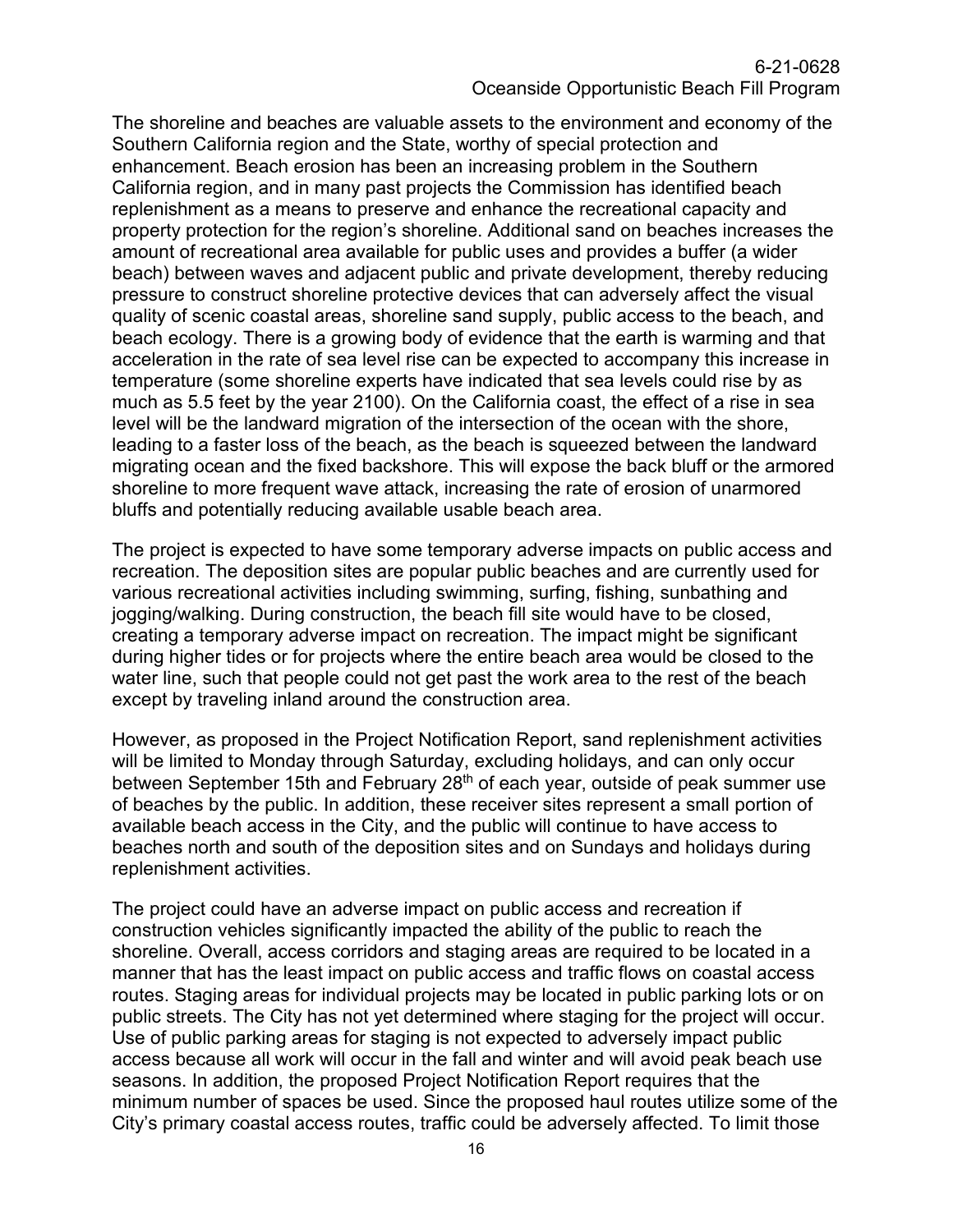impacts, the primary work schedule is proposed to be for Monday through Saturday, excluding holidays, and outside of the summer season. Thus, as proposed in the Project Notification Report, the project has been designed to minimize adverse impacts to the beach-going public.

The proposed project also includes a public notification package to inform the public prior to the initiation of any sand replenishment project, which will help reduce the potential impact the project could have on access. The proposed public notification measures do not specifically include a requirement for a public hearing on each individual opportunistic sand project; however, all new development that might be associated with sand removal activities within the City of Oceanside requires local approvals such as a CDP that would then require public notification. Therefore, any development within the City of Oceanside that includes the export of opportunistic sand to be placed on the beach will have public notice through the local CDP approval process or other local discretionary action.

Thus, any local concerns on individual construction projects that become the source of beach quality sand will be able to be addressed prior to the Executive Director's review. As proposed, all written correspondence received by the City regarding the project and minutes of the Planning Commission and City Council meetings will be included in the Project Notification Report for the Executive Director's review. To further limit adverse impacts on access, each construction site will be posted with a notice indicating the expected dates of construction and any beach closures. Thus, the public will have adequate opportunities to be notified of and provide input on future replenishment projects.

#### Surfing

Surfing occurs throughout the project area. The Oceanside Pier surf spot is located approximately 700 ft. to the north of the northern placement site, the Buccaneer Beach surf spot is located directly south of the southern placement site, and the Cassidy Street surf spot is located approximately 1,500 ft. south of the southern placement site. Surfing could potentially be impacted not only by restriction of access to the water during construction, but through the modification of existing sand bars by sand placement and deposition, and poor water quality caused either by turbidity generated during and after construction, or contaminants being released into the surf zone by the fill material.

The City proposes to test all potential sand sources to verify that the sand is free of contaminants prior to placement on any beach fill site. The City must also perform research of the potential for the material to possess contaminants based on Tier I testing protocol as specified by the USACE and the EPA. Therefore, the Commission does not anticipate any health threats to surfers from contamination.

Sand deposition has the potential to alter the beach profile and surfing conditions. This impact could be significant if sand deposition causes waves to close out and become less 'ride-able' over a long period of time (months), or results in a perpetual shore break at the beach rather than a nearshore bar for waves to break over. In addition, sand deposition materials can change the slope of the beach, which may change the wave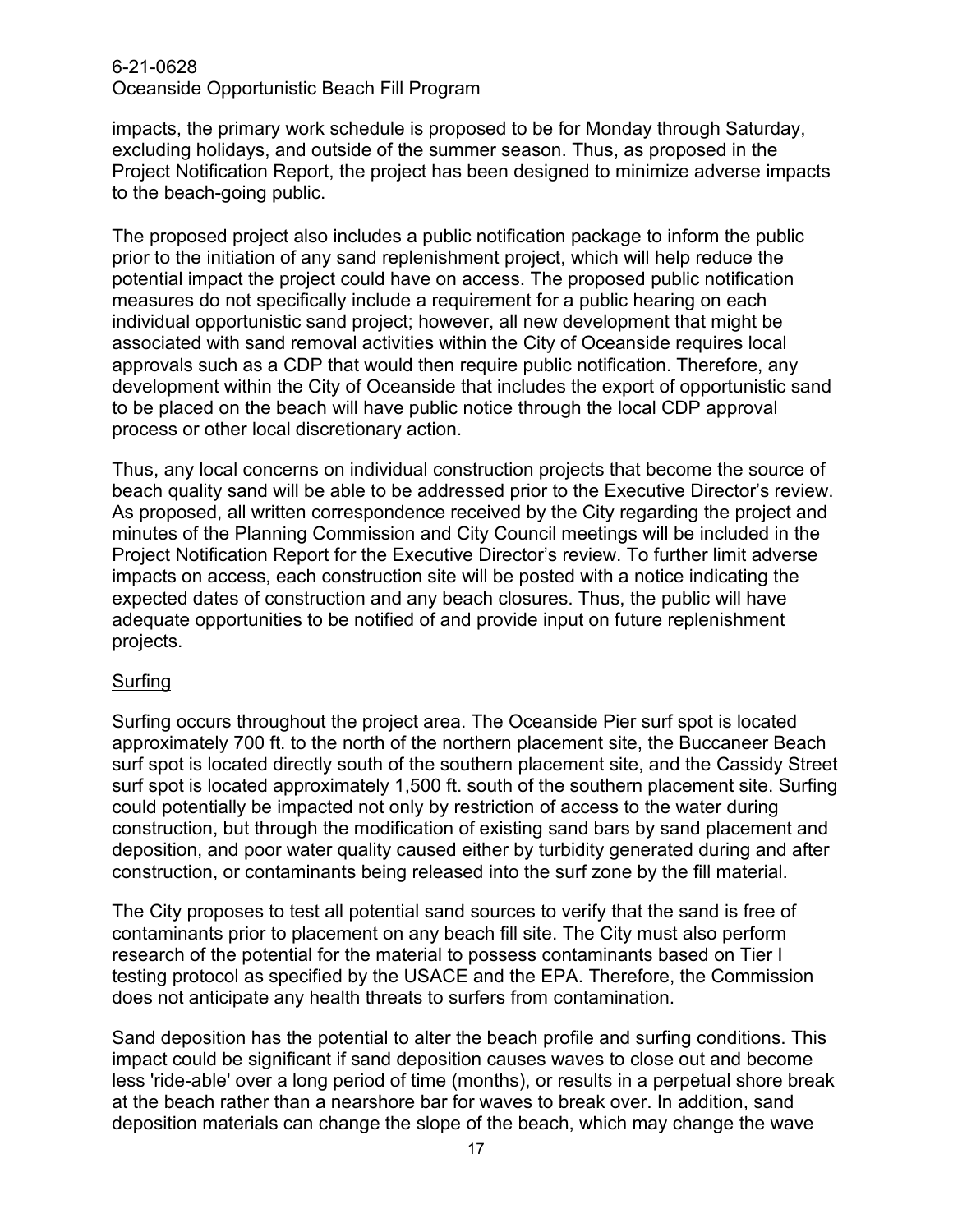climate. However, due to the relatively small amount of sand material expected to be associated with individual projects, coupled with the restrictions established to ensure that the grain size from any replenishment project is similar to existing beach sand profiles, it is likely that long term impacts will not occur or that the slope of the receiver beaches will not be significantly altered. Additionally, at the request of the Commission's technical staff, the Project Notification Report Template has been revised to allow the City to conduct post-nourishment regrading of the beach should significant vertical scarps form along the seaward edge of the nourished profile. Specifically, the revised template requires the City provide plan and section drawings of the proposed re-grading for Executive Director approval.

Surf conditions are often directly related to dynamic shifts in sand movement that occur as a result of wave energy, and therefore any long-term impacts are unlikely to persist. Sand placement may, however, result in a change in surf conditions over a temporary short-term period while the sand is naturally redistributed over the bottom. The project may also result in potentially beneficial impacts to surfing by contributing sand to the nearshore that would be deposited in bars. More sand in the system provides material for enhanced sand bar formation and may result in larger or longer lasting bars, improving surf conditions.

As proposed in the Project Notification Report, in order to identify any substantial change to surfing conditions, a monitoring program will be instituted by the City for the subject beach replenishment program. The monitoring will provide qualitative information to understand if the project causes negative impacts to surfing along the Oceanside shoreline. As proposed, the monitoring will not be particularly technical or precise, but is intended rather to simply obtain a sense from observations and periodic interviews of surfers if the program is creating adverse impacts on surfing in the area. Commission staff is not aware of any surf monitoring program that has been conducted in the past for beach nourishment projects in the City of Oceanside. Surf monitoring in Oceanside was not required pursuant to Commission approval of RBSP 1 or RBSP 2, nor was it required in association with the ongoing USACE Harbor Dredging Project. Surf monitoring was required by the Commission pursuant to the 2008 and 2015 approvals of the City's opportunistic nourishment program; however, no projects or surf monitoring were undertaken during the five-year permit term of either prior permit. The requirement is meant to help understand surfing conditions as they may be affected by sand placement.

As proposed, general surfing conditions will be observed as follows:

- Pre-Construction
	- o Quantitative monitoring
		- **Duration: 2 months**
		- **Figuency: Between 7 AM and 10 AM, 3 times per week**
		- Description: Recordation of the date, approximate wave height and direction, tide, wind, water temperature and clarity, and number of surfers in the water.
	- o Qualitative monitoring
		- Duration: 2 months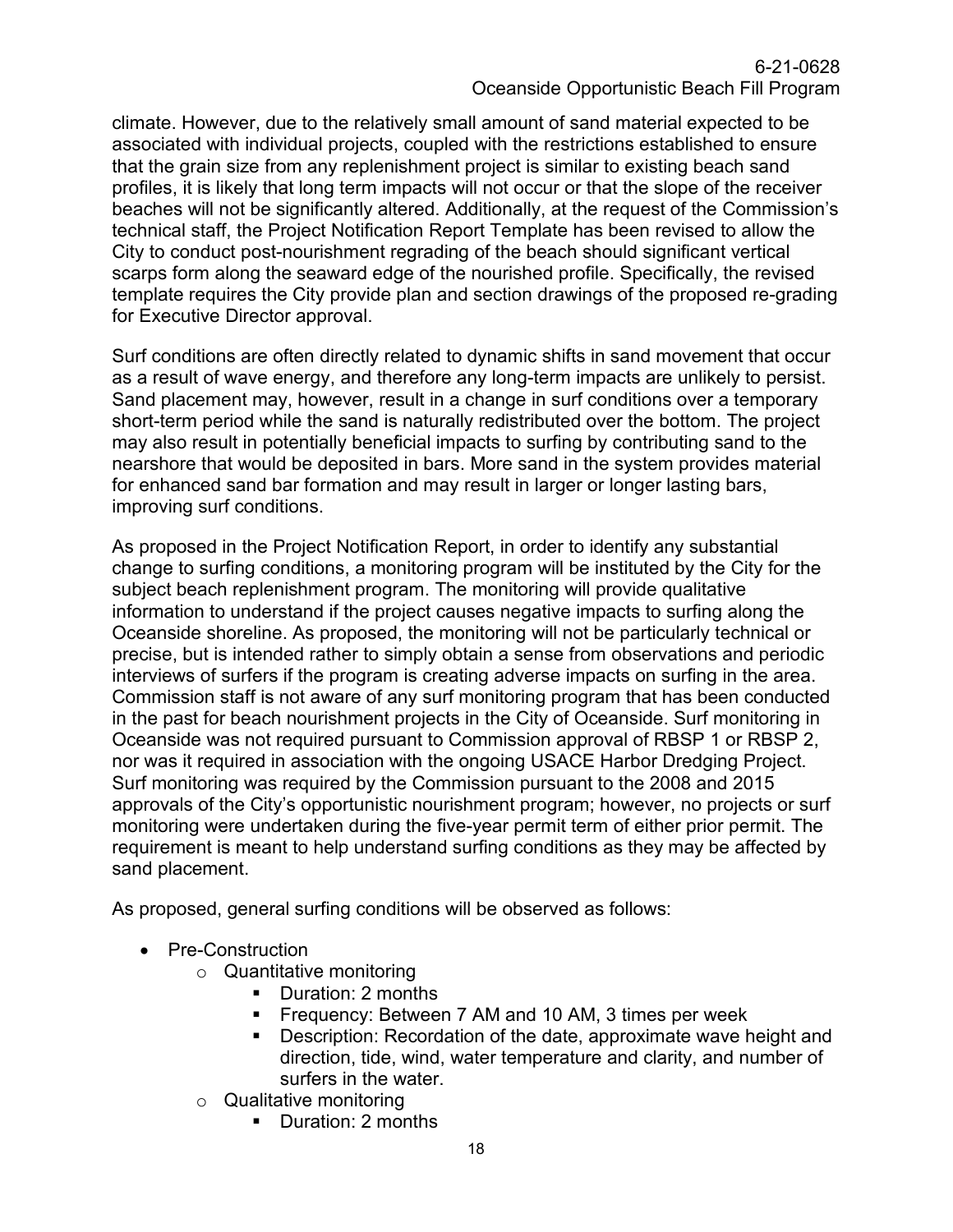- Frequency: Between 7 AM and 10 AM, 3 times per week
- **Description: Observations of wave characteristics by a surfer with** 10 years surfing experience, experience with both short boarding and longboarding, and knowledge of local surf spot characteristics. Short interviews with at least 15 local surfers per week (Appendix C includes the Surfing Survey).
- During-Construction
	- o Quantitative monitoring
		- **Duration/Frequency: Between 7 AM and 10 AM, Every day during** nourishment
		- Description: Recordation of the date, approximate wave height and direction, tide, wind, water temperature and clarity, and number of surfers in the water.
	- $\circ$  Qualitative monitoring
		- Duration/Frequency: Between 7 AM and 10 AM, Every day during nourishment
		- **Description: Observations of wave characteristics by a surfer with** 10 years surfing experience, experience with both short boarding and longboarding, and knowledge of local surf spot characteristics. Short interviews with at least 15 local surfers per week.
- Post-Construction
	- o Quantitative monitoring
		- Duration: 2 months
		- **Figure 1.5 Frequency: Between 7 AM and 10 AM, 3 times per week**
		- Description: Recordation of the date, approximate wave height and direction, tide, wind, water temperature and clarity, and number of surfers in the water.
	- o Qualitative monitoring
		- **Duration: 2 months**
		- **Figuency: Between 7 AM and 10 AM, 3 times per week**
		- Description: Observations of wave characteristics by a surfer with 10 years surfing experience, experience with both short boarding and longboarding, and knowledge of local surf spot characteristics. Short interviews with at least 15 local surfers per week.

The surf monitoring requirements as described above are included in the Project Notification Report required through **Special Condition 1** and will be reported to the Commission following each replenishment project.

There is also a potential for a low-level turbidity plume to occur in the water during construction activities. However, turbidity will be minimized by restricting the amount of fines in the placement sand to a maximum of 20%. In addition, the program requires monitoring of turbidity during construction. Although no significant recreational impacts are expected from turbidity, the monitoring will provide information that will allow future projects to more accurately assess and avoid turbidity related impacts.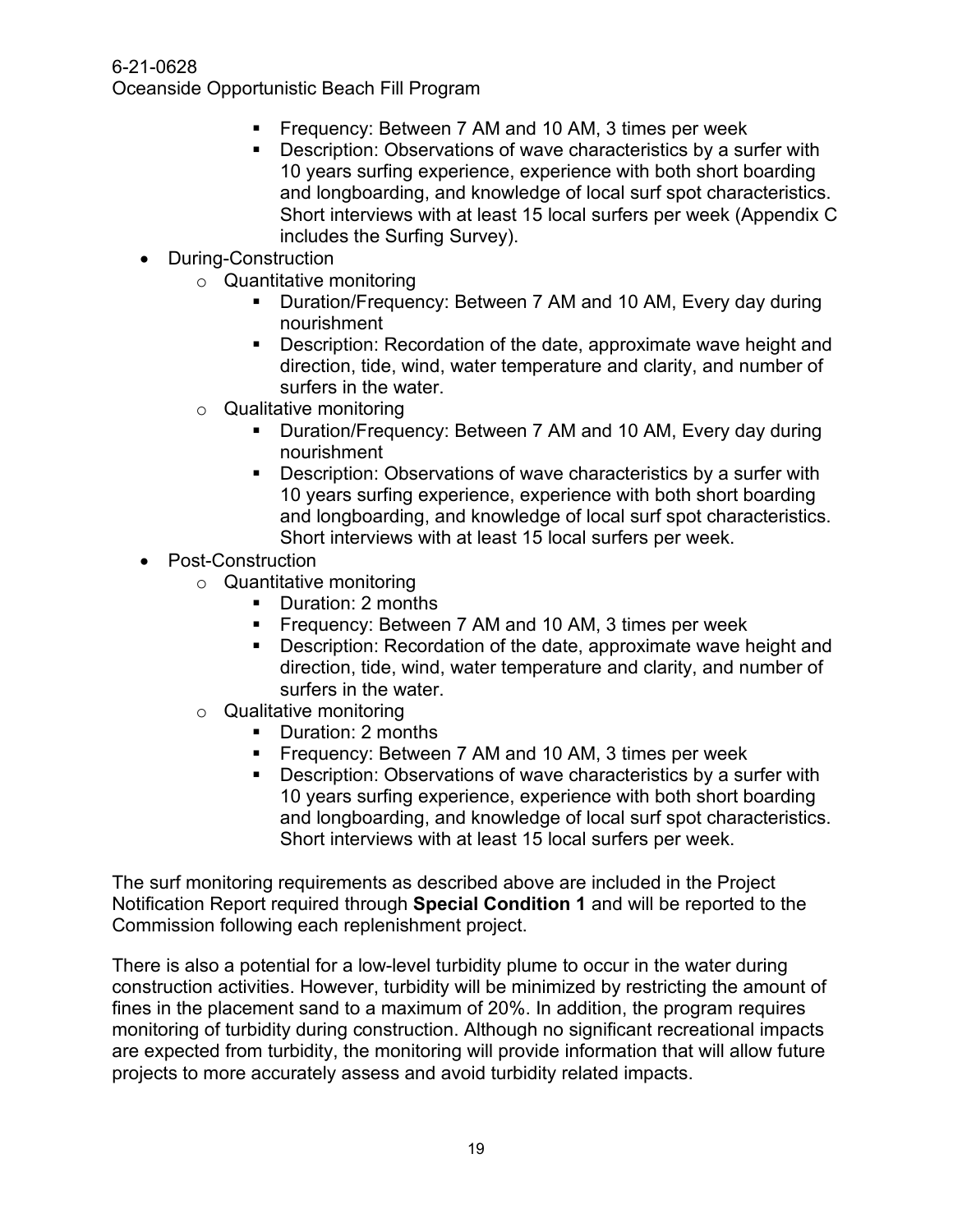As proposed, general recreation and access impacts (both positive and negative) will be evaluated in the post-project report to aid in the review of future nourishment projects under the subject program. If impacts are identified, the Project Notification Report identifies that any future project modifications to address these impacts must first be submitted to the Executive Director in order to determine whether the proposed remedies are authorized under this CDP or whether the work shall require either an amendment to this permit or a new permit.

#### **Conclusion**

In summary, the proposed project will have short-term and temporary impacts on public access and recreation due to reduced beach access in the construction area, potential use of public parking areas for staging, and potential impacts to surfing. These impacts have been minimized by restrictions on the timing of work than can occur, the annual and total sand volume maximums imposed by **Special Condition 4**, and through surf and turbidity monitoring requirements proposed by the City. The project overall is expected to have a positive impact on the beach in Oceanside as well as to the entire littoral system by adding more sand to the beach that can be used for increased recreation and public access. The proposed sand monitoring program will continue to provide information regarding the short and long-term effects of beach replenishment, including how long the sand remains on the beach at different sites in different conditions. **Special Condition 3** limits the permit to five years in duration, and further evaluation of the impacts will occur should the City request to extend the program. Therefore, as conditioned, the proposed project can be found consistent with the public access and recreation policies of the Coastal Act.

## <span id="page-19-0"></span>**C. Biological Resources**

The following Coastal Act policies are applicable and state, in part:

Section 30230 of the Coastal Act states:

Marine resources shall be maintained, enhanced, and where feasible, restored. Special protection shall be given to areas and species of special biological or economic significance. Uses of the marine environment shall be carried out in a manner that will sustain the biological productivity of coastal waters and that will maintain healthy populations of all species of marine organisms adequate for longterm commercial, recreational, scientific, and educational purposes.

Section 30231 of the Coastal Act states:

The biological productivity and the quality of coastal waters, streams, wetlands, estuaries, and lakes appropriate to maintain optimum populations of marine organisms and for the protection of human health shall be maintained and, where feasible, restored through, among other means, minimizing adverse effects of waste water discharges and entrainment, controlling runoff...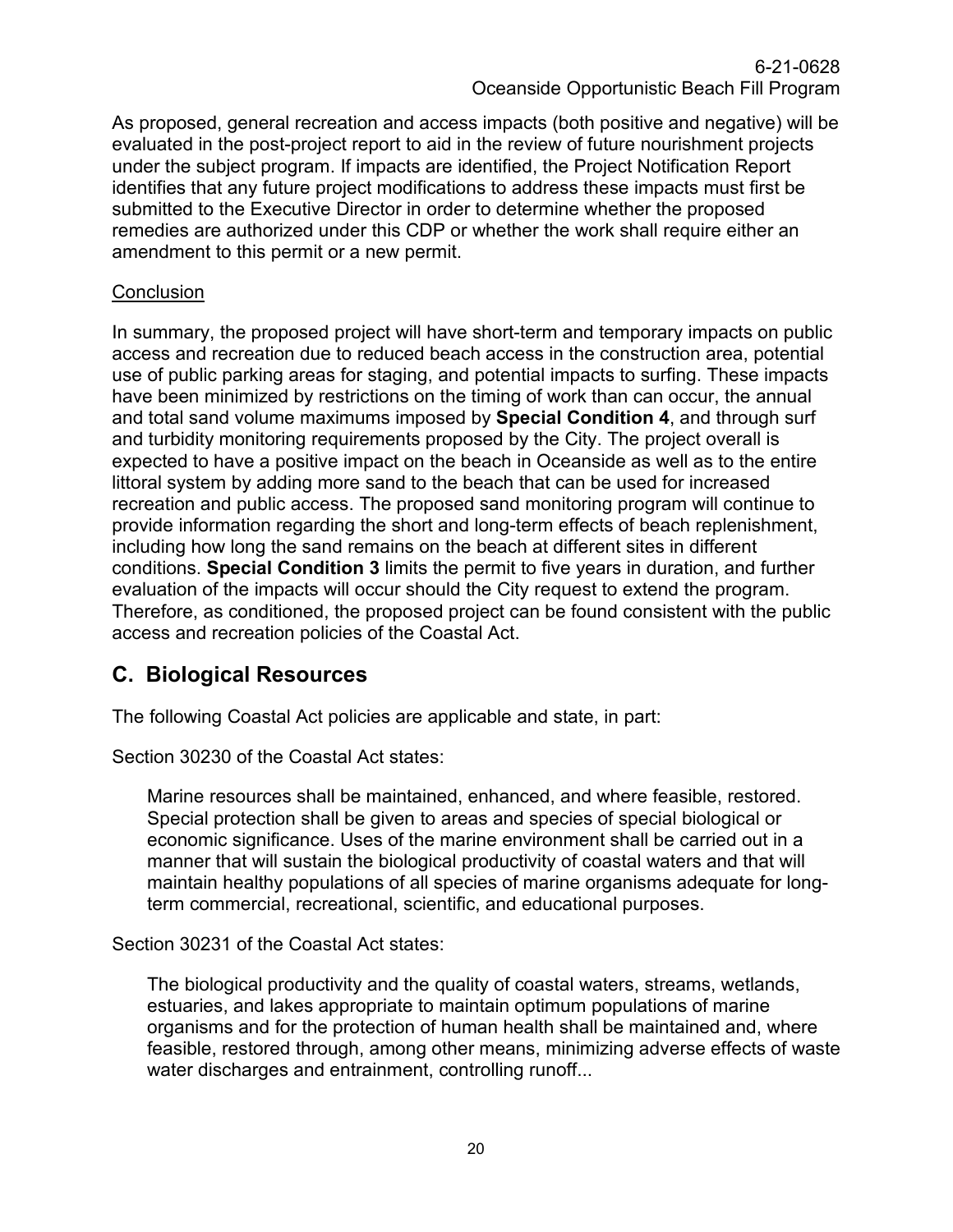Section 30233 of the Coastal Act states:

(a) The diking, filling, or dredging of open coastal waters, wetlands, estuaries, and lakes shall be permitted in accordance with other applicable provisions of this division, where there is no feasible less environmentally damaging alternative, and where feasible mitigation measures have been provided to minimize adverse environmental effects, and shall be limited to the following:

(l) New or expanded port, energy, and coastal-dependent industrial facilities, including commercial fishing facilities.

(2) Maintaining existing, or restoring previously dredged, depths in existing navigational channels, turning basins, vessel berthing and mooring areas, and boat launching ramps.

(3) In open coastal waters, other than wetlands, including streams, estuaries, and lakes, new or expanded boating facilities and the placement of structural pilings for public recreational piers that provide public access and recreational opportunities.

(4) Incidental public service purposes, including but not limited to, burying cables and pipes or inspection of piers and maintenance of existing intake and outfall lines.

(5) Mineral extraction, including sand for restoring beaches, except in environmentally sensitive areas.

(6) Restoration purposes.

(7) Nature study, aquaculture, or similar resource dependent activities.

(b) Dredging and spoils disposal shall be planned and carried out to avoid significant disruption to marine and wildlife habitats and water circulation. Dredge spoils suitable for beach replenishment should be transported for such purposes to appropriate beaches or into suitable longshore current systems.

[…]

The City of Oceanside's certified Land Use Plan also contains a number of applicable policies and include the following:

III. Water and Marine Resources; Diking, Dredging, Filling and Shoreline Structures; and Hazard Areas – Policies

4. The diking, dredging or filling of Oceanside's coastal waters shall be permitted where there are no less environmentally damaging alternatives and where feasible mitigation measures have been provided to minimize adverse environmental impacts, and shall be limited to the following: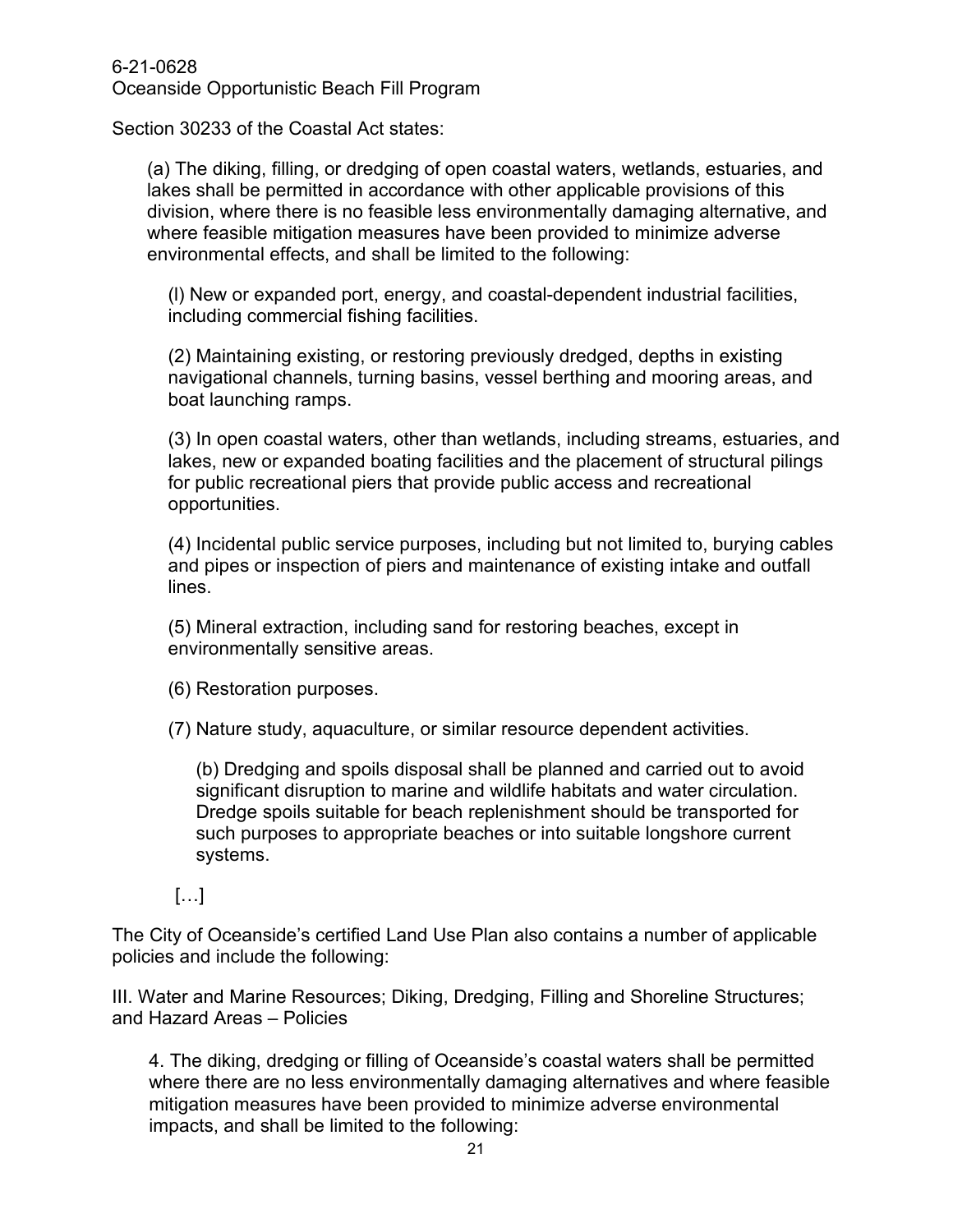$[\ldots]$ 

e. Mineral extraction, including sand for restoring beaches, except in environmentally sensitive areas.

5. Dredging and spoils disposal shall be planned and carried out to minimize disruption to marine and wildlife habitats and water circulation. Dredge spoils suitable for beach replenishment shall be transported for such purposes to appropriate beaches or into suitable longshore current systems.

7. All permitted dredging (as outlined in the above policies) shall be planned, scheduled and carried out to minimize disruption to fish and bird breeding/migration, marine habitats and water circulation.

The City of Oceanside Land Use Plan (LUP) and Coastal Act policies identified above require the Commission to address impacts on marine resources by considering the timing of deposition of the material on the beach, the composition of the material, the location of the receiver beach, and the presence of environmentally sensitive resources. Development in areas adjacent to sensitive marine habitat areas, marine parks, federal and state MPAs and recreation areas such as beaches, must be sited and designed to prevent impacts which would significantly degrade those areas. The restoration of beaches is a permitted use in open coastal waters under Section 30233(a)(5); however, the project must be the least environmentally damaging alternative, and should avoid impacts to coastal resources, and any impacts that cannot feasibly be avoided must be mitigated.

While the Commission has viewed beach replenishment as a means to address loss of public access and recreation and to protect property, the Commission is also aware of the potential adverse ecological consequences of this practice. Beach replenishment is often considered the most environmentally sound method of maintaining eroding shorelines. However, fill activities may cause intense disturbance and high mortality of marine life and have the potential to alter the diversity, abundance, and distribution of intertidal macroinvertebrates for a period of months to years. Ecological recovery following fill activities depends on successful recolonization and recruitment of the entire sandy intertidal community. With this understanding, the Commission is reviewing beach replenishment projects in terms of potential ecological impacts and as the understanding of impacts from nourishment projects increase, additional special conditions to limit both physical and biological impacts to the sandy beach ecosystems may be warranted in the future.

In the case of the proposed project, no adverse impacts to biological resources are anticipated. The absence of sensitive resources at the Oceanside receiver sites was one of the considerations in selecting the subject sites for this program. The Biological Verification and Consistency Study (Study) prepared for the City's 2015 project found that intertidal habitat seaward of both the Northern and Southern Placement Areas is predominantly sand, with some cobble in localized areas. Previous studies have documented minimal offshore reef formations in the subtidal area seaward of the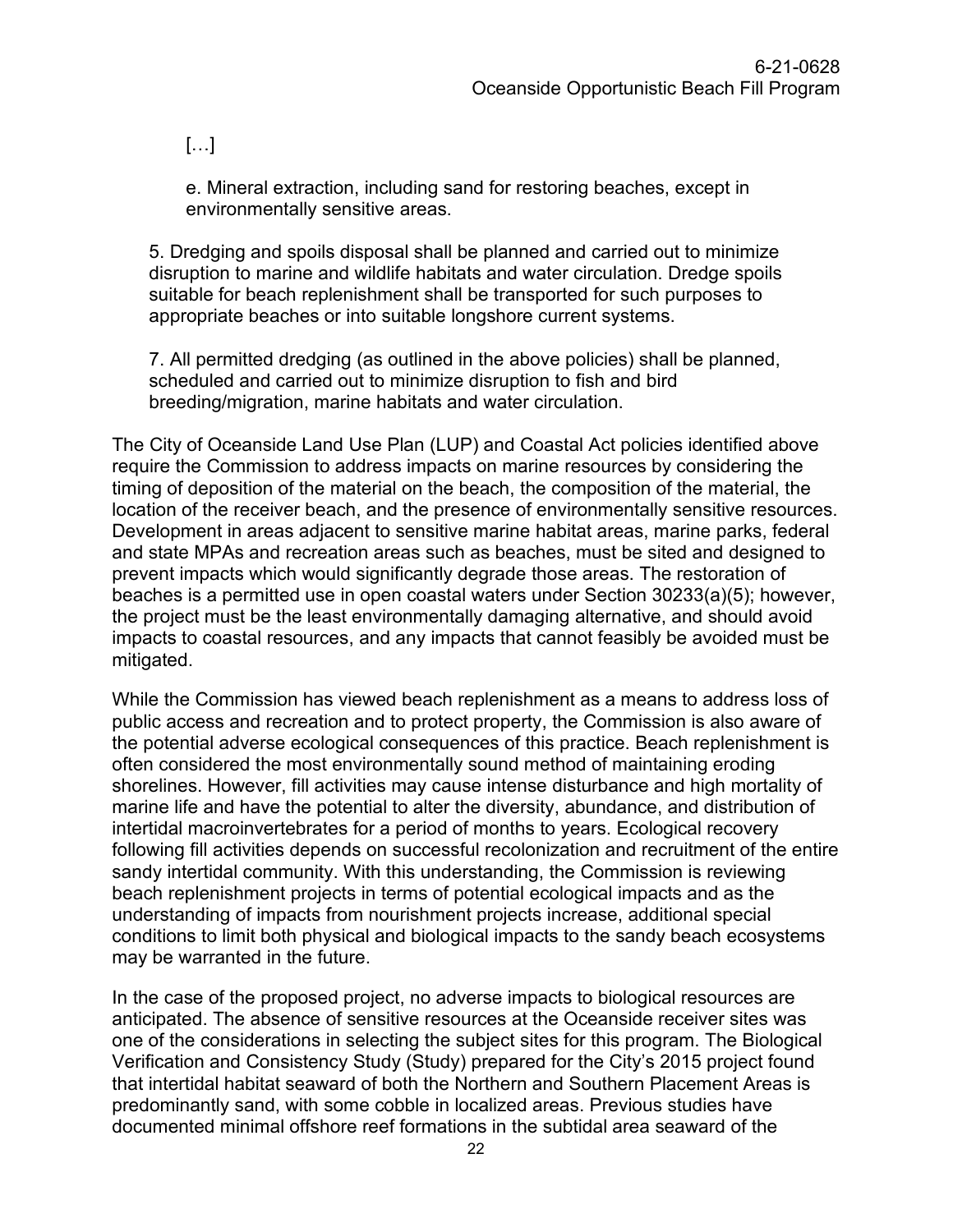proposed receiver sites and one high relief reef, about six feet wide, approximately 250 feet offshore north of Buccaneer beach.

One of the biological resource concerns raised by the project is the potential for direct burial of organisms on the beach and in the nearshore environment by the placement of sand. If persistent over a long temporal scale, these impacts could potentially shift population dynamics of these infaunal communities as well as affect available prey sources for nearshore fish and avian populations. Additionally, significant shifts in grain size conditions could also alter the physical beach environment and result in shifts in ecosystem species composition. As proposed, and identified in the Project Notification Report, parameters for maximum sand placement volumes during the five-year permit term, sand grain size, timing of sand placement, and post project monitoring will reduce impacts to beach and nearshore organisms to the greatest extent feasible. In addition, due to the dynamic nature of the intertidal and beach environment, small-scale beach nourishment projects such as those proposed by the City may result in short term impacts to the sandy beach environment; however, over the long term, impacts are expected to be less than significant.

Another concern that is typically raised by beach nourishment projects is the indirect effects from where and how much material will be transported by waves through the littoral system, and the resultant potential to temporarily or permanently affect sensitive marine habitats. In addition, increasing turbidity in adjacent waters could adversely affect the growth of kelp and surfgrass and the foraging ability of many marine animals, including shore and seabirds. The project area also is located adjacent to Essential Fish Habitat (EFH), which can suffer adverse impacts as a result of beach replenishment projects. To respond to this concern, the City provided an Essential Fish Habitat Assessment (Assessment) for the previously approved project, dated May 2014. The assessment documented that a "…man-made substrate consisting of rip-rap which protects the Oceanside Sewer Outfall…" was the only area of kelp growth near the proposed replenishment sites. [Exhibit 5](https://documents.coastal.ca.gov/reports/2022/4/F11b/F11b-4-2022-exhibits.pdf) shows the growth of kelp on this rip-rap structure. While the survey is outdated, a new survey was not necessary given that the EFH is only present because of the artificial reef created by the riprap structure, thus the location of the EFH is unlikely to change or expand. In order to avoid any adverse impacts to the habitat on the rip-rap and other hard substrate at the southern end of the southern receiver site, the City reduced the size of the southern receiver site and the southern border is now greater than 1,000 ft. north of the sewer outfall pipe consistent with Coastal Act Section 30232(a)(5) and Oceanside LUP Policy No. 4(a)(5).

Therefore, to avoid potential impacts to biological resources, including direct burial of organisms on the beach and in the nearshore environment, potential impacts to grunion and shorebirds, and increased turbidity, the City has proposed to limit sand placement activities to outside the grunion spawning and nesting bird seasons and developed a monitoring program to evaluate sediment sampling, beach profiles, surfing conditions, turbidity, and sensitive biological resources. Monitoring elements would be dictated by project-specific features such as schedule and placement method.

#### Lagoon Impacts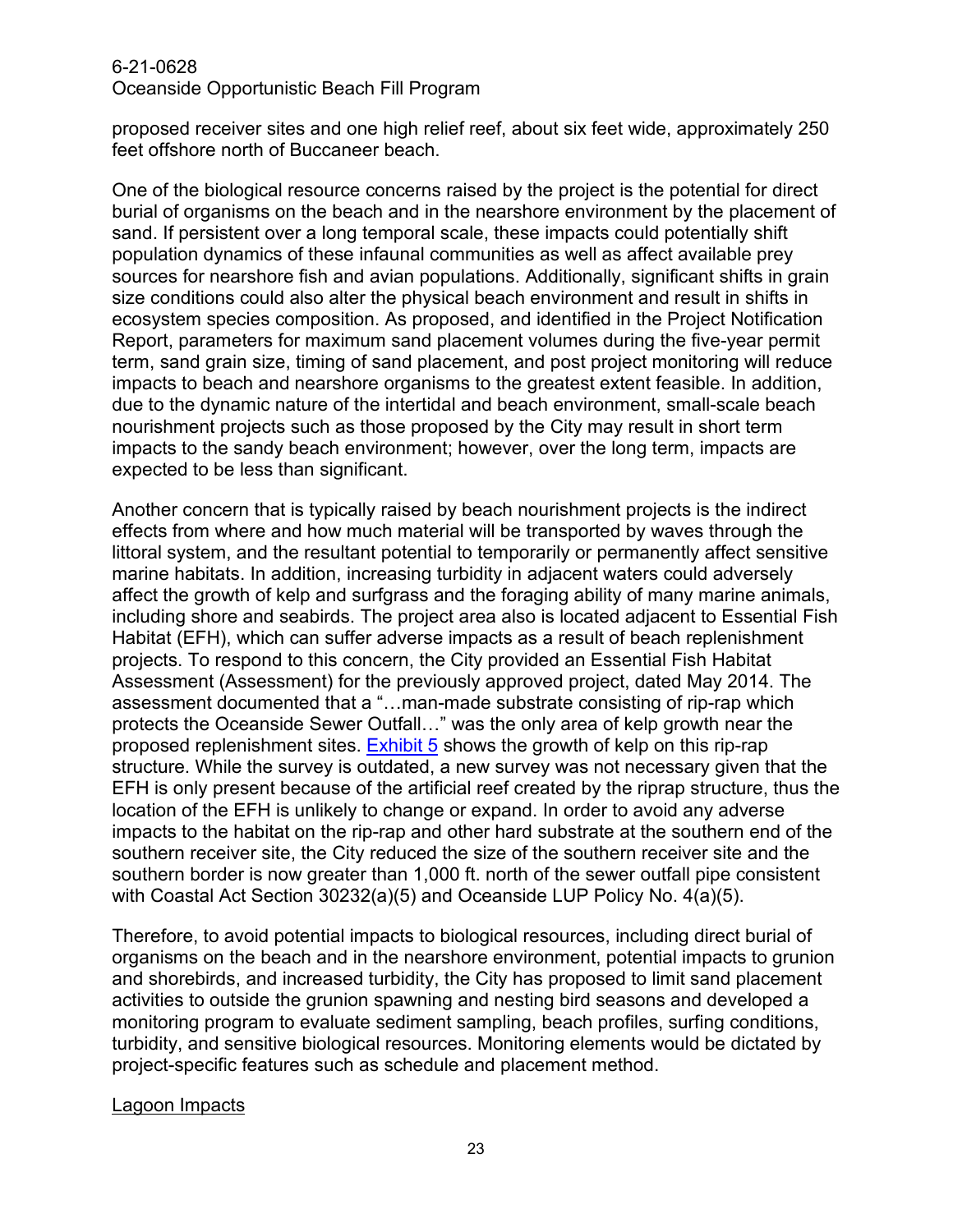SANDAG is currently overseeing the Buena Vista Lagoon Enhancement Project and EIR. Under current conditions, tidal influence on the lagoon is severely limited by an existing, five-foot high weir that extends across the lagoon inlet and has resulted in a freshwater lagoon system. So long as this weir remains in place, beach replenishment projects are not expected to result in any sedimentation impacts within Buena Vista Lagoon. Plan alternatives for the proposed restoration include analysis of three enhancement alternatives - freshwater, saltwater, and a saltwater/freshwater hybrid, as well as a no project alternative (no changes to the lagoon). Studies analyzing the transport of placed sediments from the program within the littoral cell have not been completed at this time. For this same reason, studies analyzing the transport of placed sediments from the program within the littoral cell have not been completed at this time. However, the Mitigated Negative Declaration for the project states that "…should the Buena Vista Lagoon be restored into an open system configuration and should further analysis demonstrate that sediment placed from a specific project have the potential to impact the lagoon mouth, the City will coordinate with SANDAG and other stakeholders to determine if cost-sharing for periodic lagoon mouth opening maintenance is required and the fair-share contribution of that cost." Therefore, any impacts to the Buena Vista Lagoon would be avoided.

The Agua Hedionda Lagoon inlet is located approximately 2.5 miles south of the proposed southern receiver site. The Commission most recently approved routine maintenance dredging of up to 500,000 cubic yards of lagoon bottom sand within the outer basin of the lagoon and placement of sand on the beach adjacent to the lagoon inlet (Ref: CDP #6-20-0240). Due to the routine maintenance dredging that occurs at Agua Hedionda Lagoon inlet and the distance from the proposed receiver sites to this lagoon inlet, no new impacts to Agua Hedionda Lagoon are anticipated from the proposed project.

#### **Grunion**

California grunion spawn on sandy beaches in the San Diego region between March and August and have the potential to be affected by beach fill projects. In order to avoid any possible adverse impacts to grunion, the City proposes a sand placement window that restricts any sand placement during the grunion spawning season.

#### California Least Tern or Western Snowy Plover

In order to avoid any possible adverse impacts to California Least Tern or Western Snowy Plover, the City proposes a sand placement window that eliminates any placement during the breeding and nesting seasons for either bird. As proposed, monitoring will include observations of the extent of turbidity plumes outside the surf zone where water transparency is reduced to less than three feet. While the project may cause a low-level turbidity plume in the water, the effects would be localized and temporary, and would not extend beyond the normal foraging distances for either of these species and should diminish immediately when construction activities are halted. Since ample alternative forage areas would be available to these species during receiver site construction, no adverse impacts to these species are anticipated. Restricting the silt and clay content to a maximum of 20% will further reduce the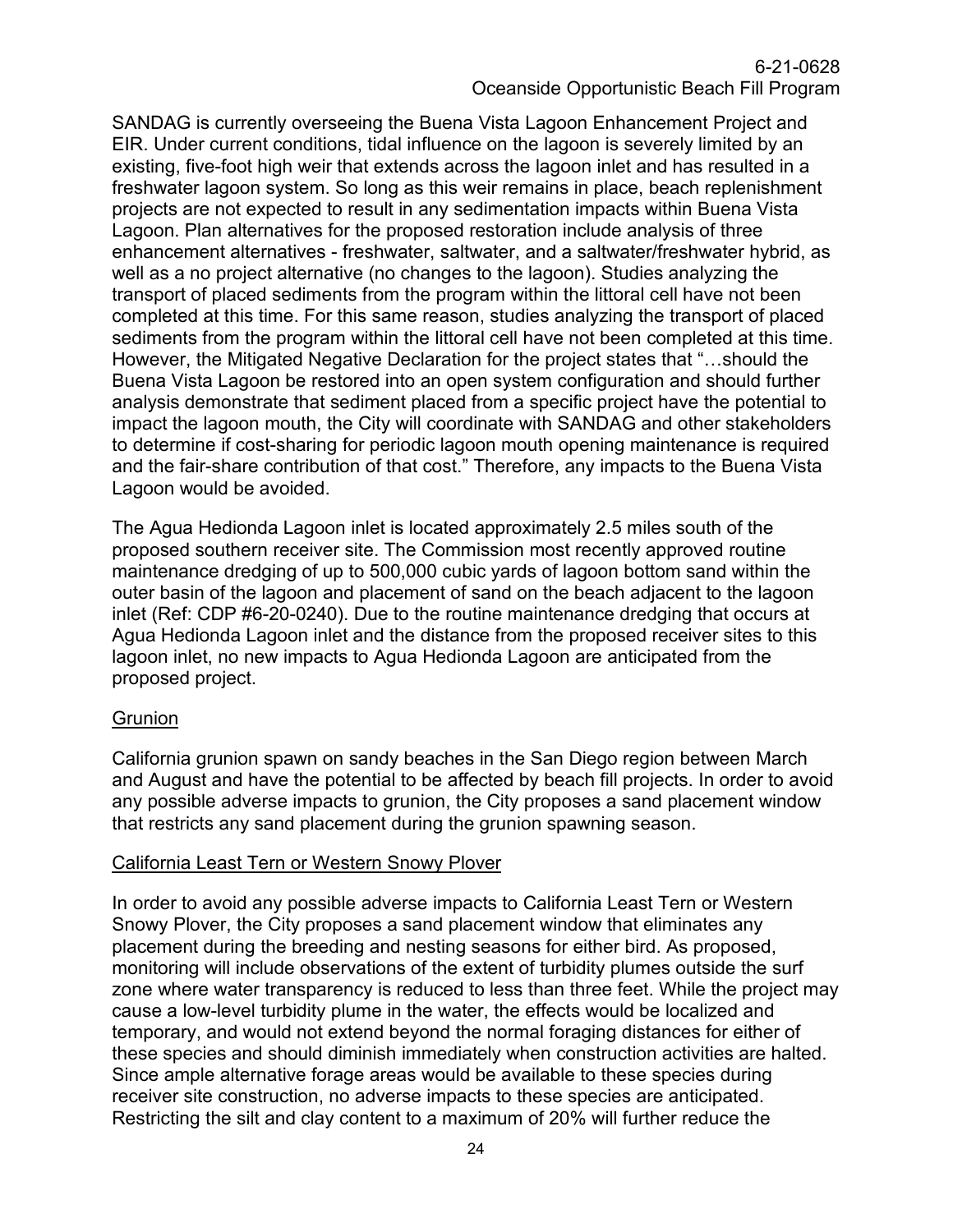potential for significant impacts to biological resources or water quality. Nevertheless, turbidity will be monitored throughout construction to quantify the effect on ocean water clarity from the project.

#### Grain Size

The composition of the sand replenishment material can also affect the environment through increased turbidity and potential for overly compacted beaches with sand that is too fine and through steepened beach profiles for sand that is too coarse. The Project Notification Report requires that the City test and analyze all potential beach nourishment sand sources and ensure that they have a maximum of 20% fines. This is the upper limit of what would be considered for placement on the beaches, and not a standard for all material that would be placed. The 20% cut-off for fines for smaller projects would enable the City to consider a fairly large range of potential source materials. The inclusion of up to 20% fines in the beach replenishment program will maximize the amount of potentially beneficial material that could be tested and analyzed for consideration as beach nourishment material. These limits are more conservative than the 25-40% fines permitted by the Commission, in association with the approval of the City's 2007 beach replenishment program (ref. CDP No. 6-07-027). The Project Notification Report also specifies the maximum proportion of large grained material ('coarse sand,' 'fine gravel,' 'coarse gravel,' and 'cobble') that can be placed as a percentage of total project volume.

#### Construction Equipment and Water Quality

Construction equipment used for the project has the potential to contaminate the sand from minor spills and leaks from equipment. As proposed, construction material cannot be washed on the beach or in beach parking lots. Construction debris and sediment shall be properly contained and secured on-site with Best Management Practices (BMPs) to prevent the unintended transport of sediment and other debris into coastal waters by wind, rain, or tracking. Any debris resulting from construction activities must be removed from the project site within 24 hours of completion of construction. In addition, a spill prevention, containment, and countermeasures plan must be prepared by the contractor prior to each beach fill project for projects with over 1,320 gallons of hydrocarbon liquids stored on-site. The plan must include fueling procedures, equipment maintenance procedures, and containment and cleaning measures to be followed in the event of a spill. Thus, the project contains sufficient BMPs to ensure that no impacts to water quality will occur.

The City has also proposed that a full-time on-site debris monitor will be present during excavation and loading of trucks and at least once per day will monitor the beach during beach replenishment. If any debris or any unusual, non-sand material is detected, the City proposes to halt the specific sand placement until the sand can be examined and tested to assure its quality is consistent with the parameters of acceptable material. Therefore, as proposed, no significant impacts to water quality are expected.

As proposed by the City, copies of permits from other agencies, including the California Regional Water Quality Control Board and the USACE are required to be submitted to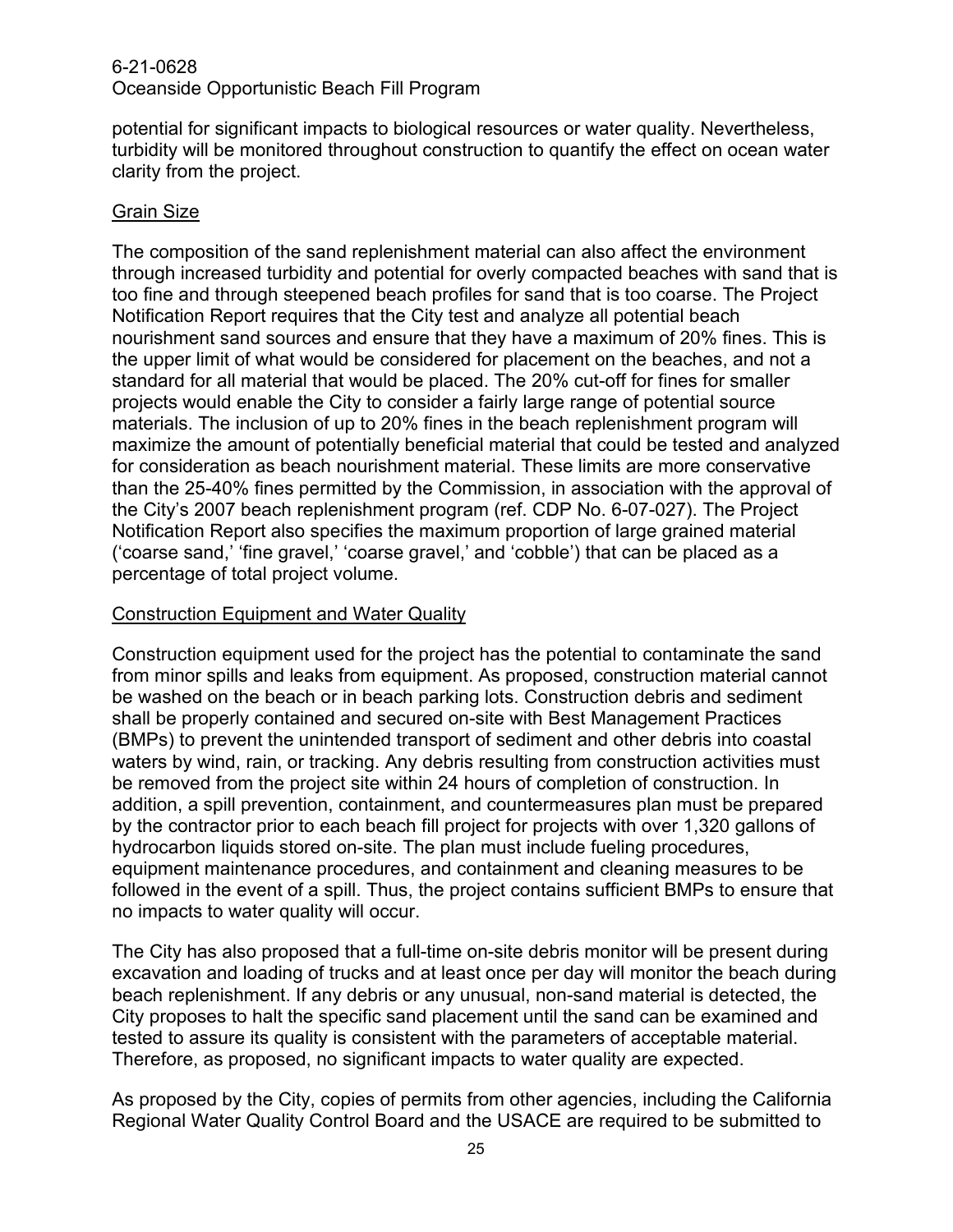the Executive Director. Should any project modifications be required as a result of other permits, the Project Notification Report includes an acknowledgement that an amendment to this permit may be necessary. **Special Condition 2** notifies the applicant that the subject permit does not cover other types of development that provides the sand source for beach replenishment, such as dredging or new construction. Those projects must receive separate coastal development permits when the source is obtained in the coastal zone.

#### **Conclusion**

In summary, the subject program has been designed to minimize potential environmental impacts to the greatest extent feasible and, as conditioned, is not anticipated to have any impacts inconsistent with Coastal Act Sections 30230, 30231, or 30233. Restrictions on placement locations, timing and quantities have been designed to avoid or limit impacts to sensitive habitat. In addition, the intent of the opportunistic nourishment program is to facilitate multiple small projects rather than a single large project, as a series of smaller projects would result in reduced impacts to the beach ecological community. Thus, significant impacts to ecological resources are not expected to result from the proposed nourishment program.

Monitoring of the beach sand profile, surfing conditions, turbidity, sediment gradation, traffic, trash and debris is required for each project undertaken pursuant to the beach replenishment program. All impacts will be identified through the proposed monitoring and any unanticipated impacts will require submittal of an amendment to this permit to allow the Commission to consider additional mitigation measures for the project. As proposed and conditioned, adequate information will be available to the Executive Director to analyze and evaluate new beach sand replenishment projects under the parameters of the proposed permit and written approval from the Executive Director is required prior to the initiation of any work for individual sand placement projects. As conditioned, the Commission finds that the proposed project minimizes environmental impacts, and if significant impacts do occur despite all precautions, they will be identified and adequately mitigated through a new CDP or CDP amendment. Therefore, the proposed project can be found consistent with the resource protection policies of the Coastal Act.

#### <span id="page-25-0"></span>**D. Hazards**

Section 30253 of the Coastal Act states, in part:

New development shall:

(1) Minimize risks to life and property in areas of high geologic, flood, and fire hazard…

The City of Oceanside's certified Land Use Plan also contains a number of applicable policies, including the following: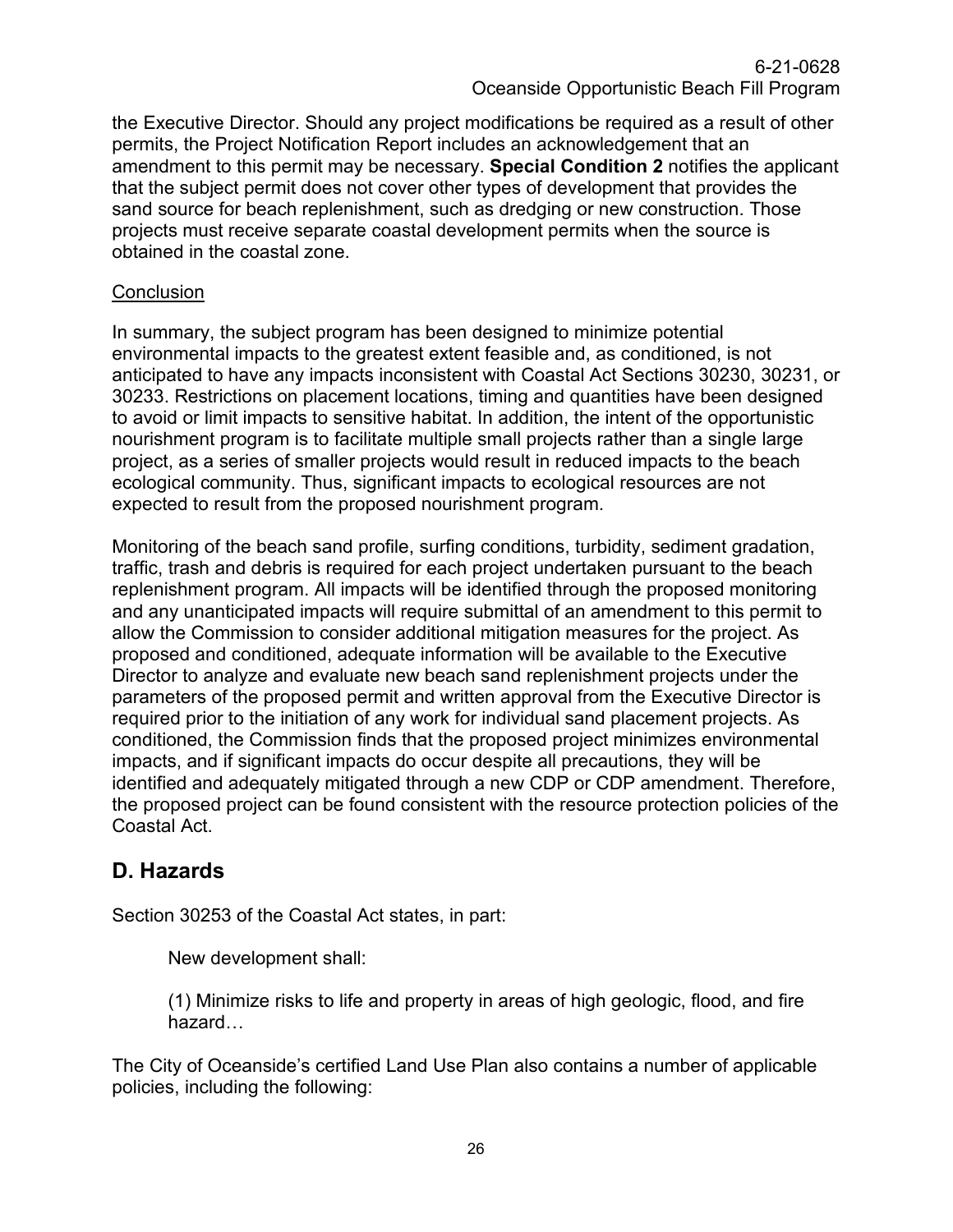III. Water and Marine Resources; Diking, Dredging, Filling and Shoreline Structures; and Hazard Areas – Summary of Major Findings

7. One of the most serious problems in Oceanside's coastal zone is beach erosion. The Federal government has accepted responsibility for the erosion (which resulted from construction of the Del Mar Boat Basin during World War II) and is committed to a solution.

11. There have been a number of recent Coastal Permit applications for seawalls in South Oceanside area. The need for these sea walls is a direct result of the beach erosion problem. Additional shoreline structures may ne necessary pending restoration of the beach.

Coastal California is already experiencing the early impacts of a rising sea level, including more extensive coastal flooding during storms, periodic tidal flooding, and increased coastal erosion. [2](#page-26-0) The Commission's Sea Level Rise Policy Guidance recognizes beach nourishment as an important 'soft' armoring/green infrastructure option for California's coastal adaption to sea level rise. As described in the Guidance document, 'soft' armoring generally refers to the use of beaches/beach nourishment, dunes, wetlands and other ecosystems that adjust to waves and help to reduce erosion and dissipate wave energy while providing other natural benefits. In contrast, seawalls and revetments that do not adjust to waves and that block wave energy and shoreline retreat are often termed hard structures.

The Sea Level Rise Policy Guidance recommends that 'soft solutions,' such as beach nourishment, be used as an alternative to the placement of hard shoreline protection in order to enhance natural resource areas. The Sea Level Rise Policy Guidance also encourages the establishment of beach nourishment programs, similar to the subject beach replenishment program, and protocols in Local Coastal Programs that identify locations where nourishment may be appropriate; establish criteria for the design, construction, and management of the nourishment area; and/or establish measures to minimize adverse biological resource impacts from deposition of material, such as timing or seasonal restrictions and identification of environmentally preferred locations for deposits.

The proposed development is located in an area subject to tidal and wave action. The coastal shoreline environment is dynamic and there are risks associated with development in such areas. For instance, erosion has occurred at the subject beaches where beach nourishment is proposed, and erosion is one form of potential geologic hazard. Coastal erosion in the project area is being exacerbated by sea level rise, and, as such, efforts by local governments and other entities to maintain and restore public

<span id="page-26-0"></span><sup>2</sup> See the 2018 Ocean Protection Council Report, "Rising Seas in California: An update on Sea-Level Rise Science," Key Findings, p. 3. The OPC Report is currently considered the best available science on sea-level rise for California and is available at https://www.opc.ca.gov/webmaster/ftp/pdf/docs/rising-seasin-california-an-update-on-sea-level-rise-science.pdf.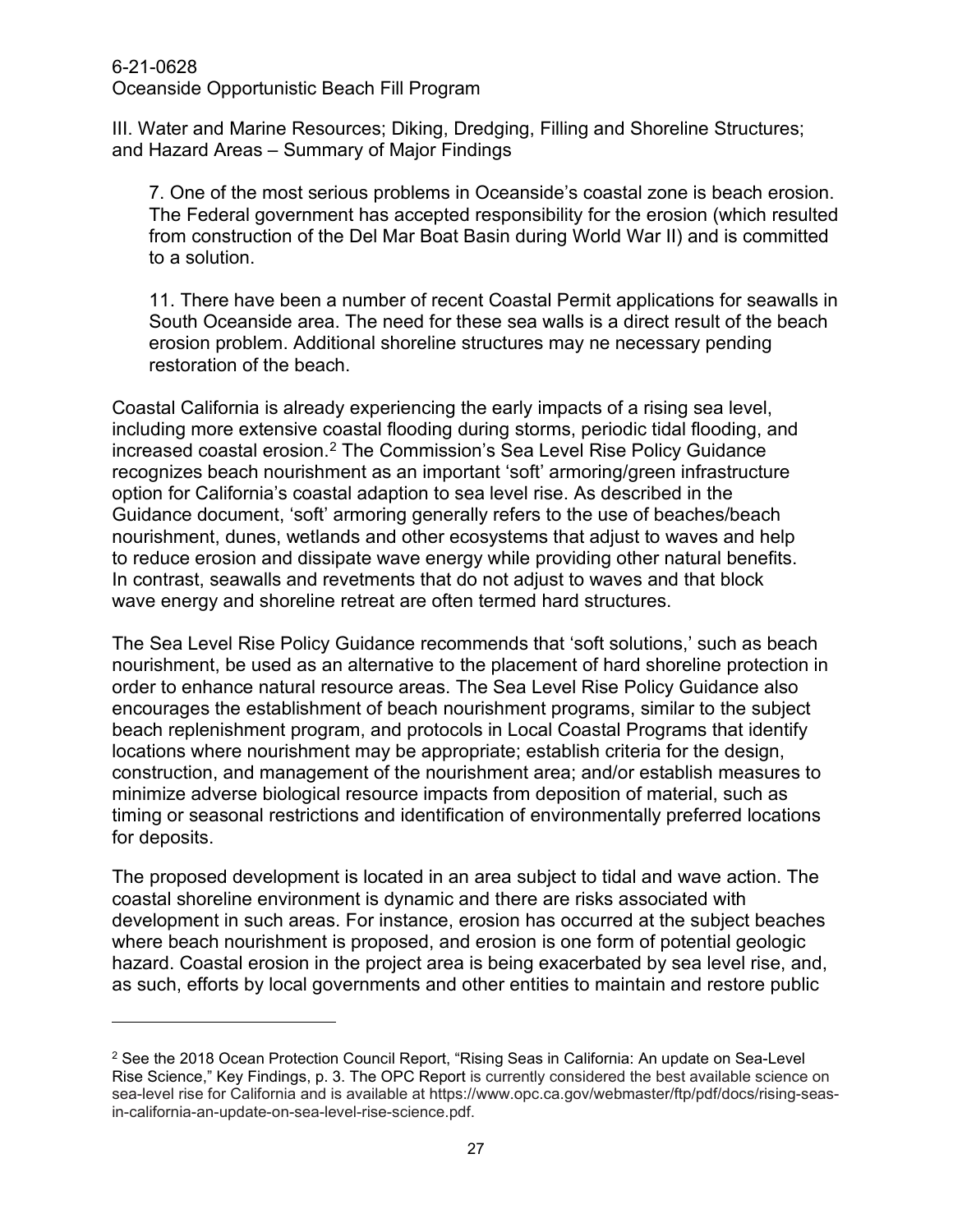beaches are increasing. The fact that the City is proposing beach nourishment to restore beach widths to pre-existing conditions indicates that erosion does occur. However, the proposed sand placement activities would not increase erosion hazards by restoring the size of beaches, and in fact, increasing the beach width may decrease risks to property and the need for more permanent shoreline protection features. As described above, testing and monitoring of the replenishment material will ensure risks to life and health from potential contaminants are minimized. Therefore, the proposed project minimizes this hazard consistent with Section 30253.

Because there remains an inherent risk from the project to development along the shoreline, the City has submitted as part of the Project Notification Report**,** an assumption of risk, waiver of liability and indemnity that indemnifies and holds harmless the California Coastal Commission, its officers, agents and employees against any and all claims, demands, damages, costs, expenses of liability arising out of the acquisition, design, construction, operation, maintenance, existence, or failure of the permitted project. In this way, the City has made clear that the Commission is not liable for damage as a result of approving the permit for development. **Special Condition No. 5** memorializes the assumption of risk, waiver of liability, and indemnity requirements as a part of the subject CDP.

## <span id="page-27-0"></span>**E. Local Coastal Planning**

Section 30604(a) also requires that a coastal development permit shall be issued only if the Commission finds that the permitted development will not prejudice the ability of the local government to prepare a Local Coastal Program (LCP) in conformity with the provisions of Chapter 3 of the Coastal Act. In this case, such a finding can be made.

The City has a certified LCP and will approve any necessary CDP within their jurisdiction for the individual developments that provide the source of sands. In addition, since portions of the proposed development lie landward of the MHTL within the City's coastal permit jurisdiction such as access points and sand placement above the MHTL, the City has requested that all portions of the subject application that lie within the City's jurisdiction above the MHTL be consolidated into the subject permit by the Coastal Commission. Under Coastal Act Section 30601.3, Chapter 3 of the Coastal Act is the legal standard of review for the entire project, and the certified LCP has been used as guidance. As conditioned, the proposed development is consistent with the public access, recreation, and environmental protection policies in Chapter 3 of the Coastal Act and with the City's certified LCP. Therefore, approval of the proposed development will not prejudice the ability of the City of Oceanside to continue to implement their certified Local Coastal Program.

## <span id="page-27-1"></span>**F. California Environmental Quality Act**

Section 13096 of the Commission's Code of Regulations requires Commission approval of a CDP to be supported by a finding showing the permit, as conditioned, to be consistent with any applicable requirements of the California Environmental Quality Act (CEQA). Section 21080.5(d)(2)(A) of CEQA prohibits a proposed development from being approved if there are feasible alternatives or feasible mitigation measures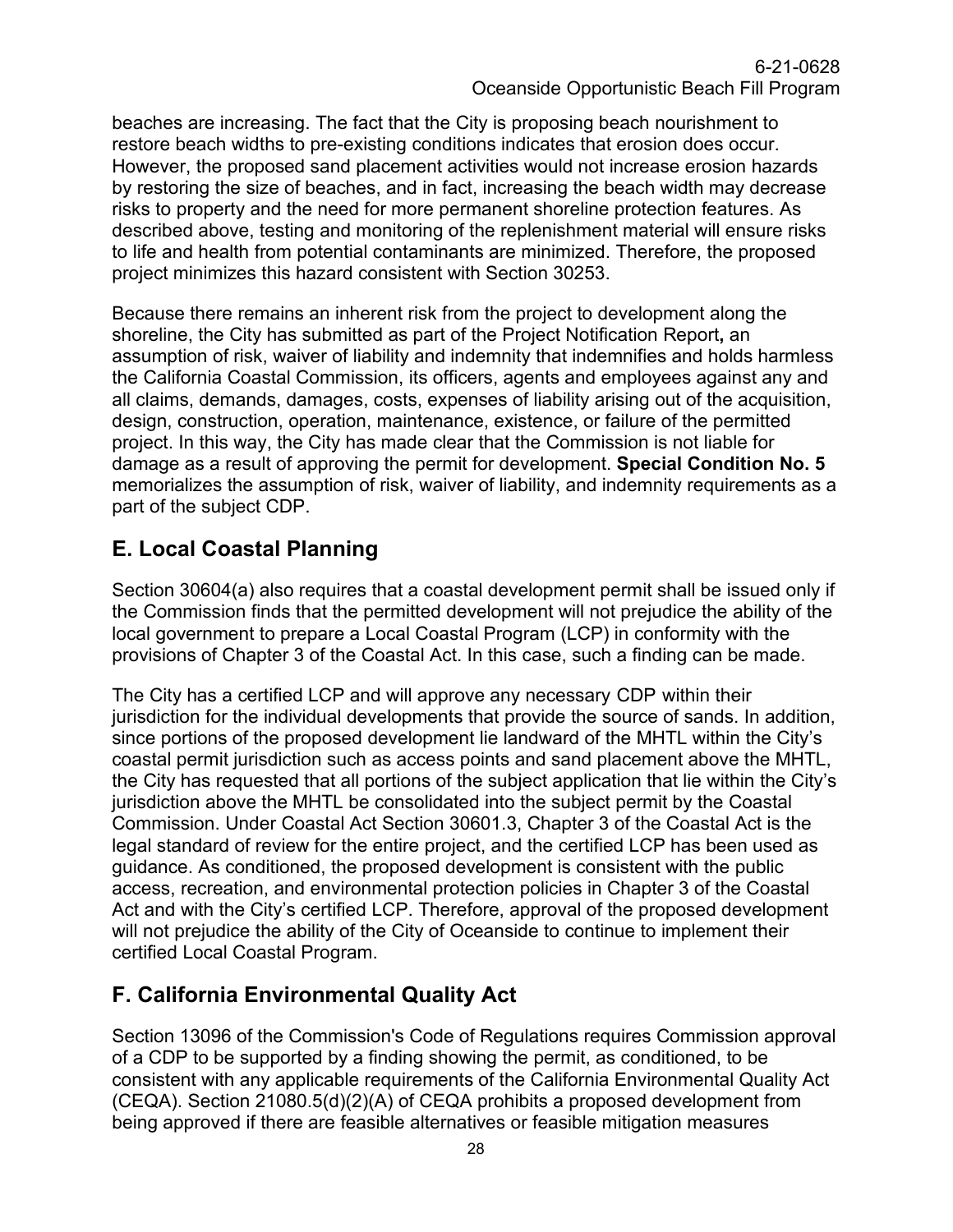available which would substantially lessen any significant adverse effect which the activity may have on the environment.

The City prepared a Final Mitigated Negative Declaration (MND) for the Opportunistic Beach Fill Program which addressed the potential environmental impacts associated with the project. The MND found that the project would not result in any significant effects on the environments with the incorporation of mitigation measures.

The proposed project has been conditioned in order to be found consistent with the Chapter 3 policies of the Coastal Act. Mitigation measures including those addressing monitoring of physical and recreational impacts, will minimize all adverse environmental impacts. As conditioned, there are no feasible alternatives or feasible mitigation measures available which would substantially lessen any significant adverse impact which the activity may have on the environment. Therefore, the Commission finds that the proposed project is the least environmentally-damaging feasible alternative and is consistent with the requirements of the Coastal Act to conform to CEQA.